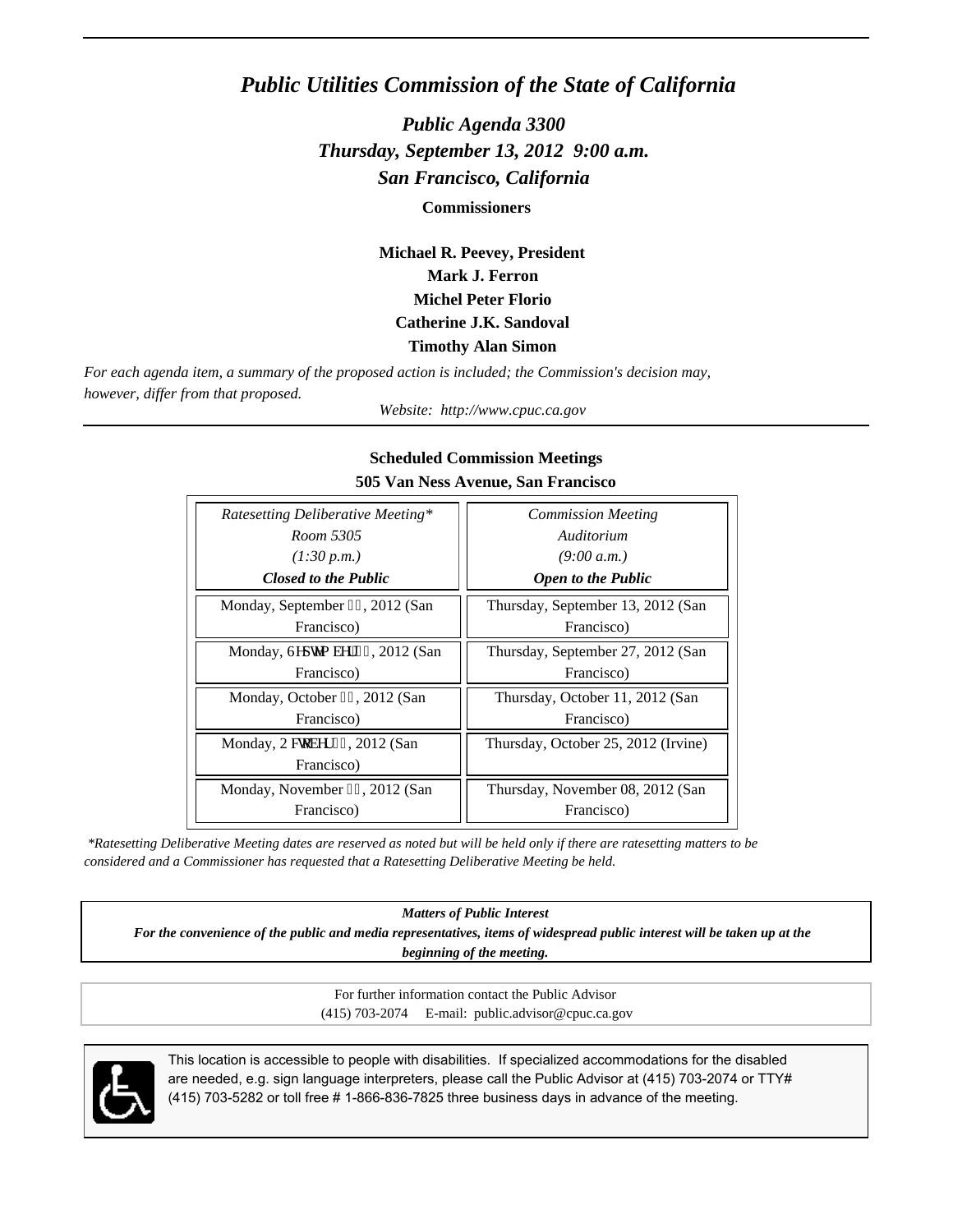# **PUBLIC COMMENT**

**The following items are not subject to public comment:** *ublic Agenda 3300*<br> **PUBLIC CONTINENT CONTINUISE:**<br> **•** All items on the closed session agenda.<br>
• 20, 40

- *ublic Agenda 3300*<br>
The following items are not suby<br> **· All items on the closed sessic<br>
· 20, 40<br>
Public Comment:**
- 

### **Public Comment:**

# **Consent Agenda**

*Items shown on the Consent Agenda will be taken up and voted on as a group in one of the first items of business of each Commission meeting. Items may be removed from the Consent Agenda for discussion on the Regular Agenda at the request of any Commissioner prior to the meeting.*

### **Consent Agenda - Orders and Resolutions**

### 1 **Preliminary Categorizations and Hearing Determinations for**  [11470] **Recently Filed Formal Applications**

Res ALJ 176-3300

# **PROPOSED OUTCOME:**

® Ratification of preliminary determination of category for proceedings initiated by application. The Preliminary determinations are pursuant to Rule 7.1 of the Commission's Rules of Practice and Procedure.

# **ESTIMATED COST:**

® None.

<http://docs.cpuc.ca.gov/SearchRes.aspx?docformat=ALL&docid=27762920>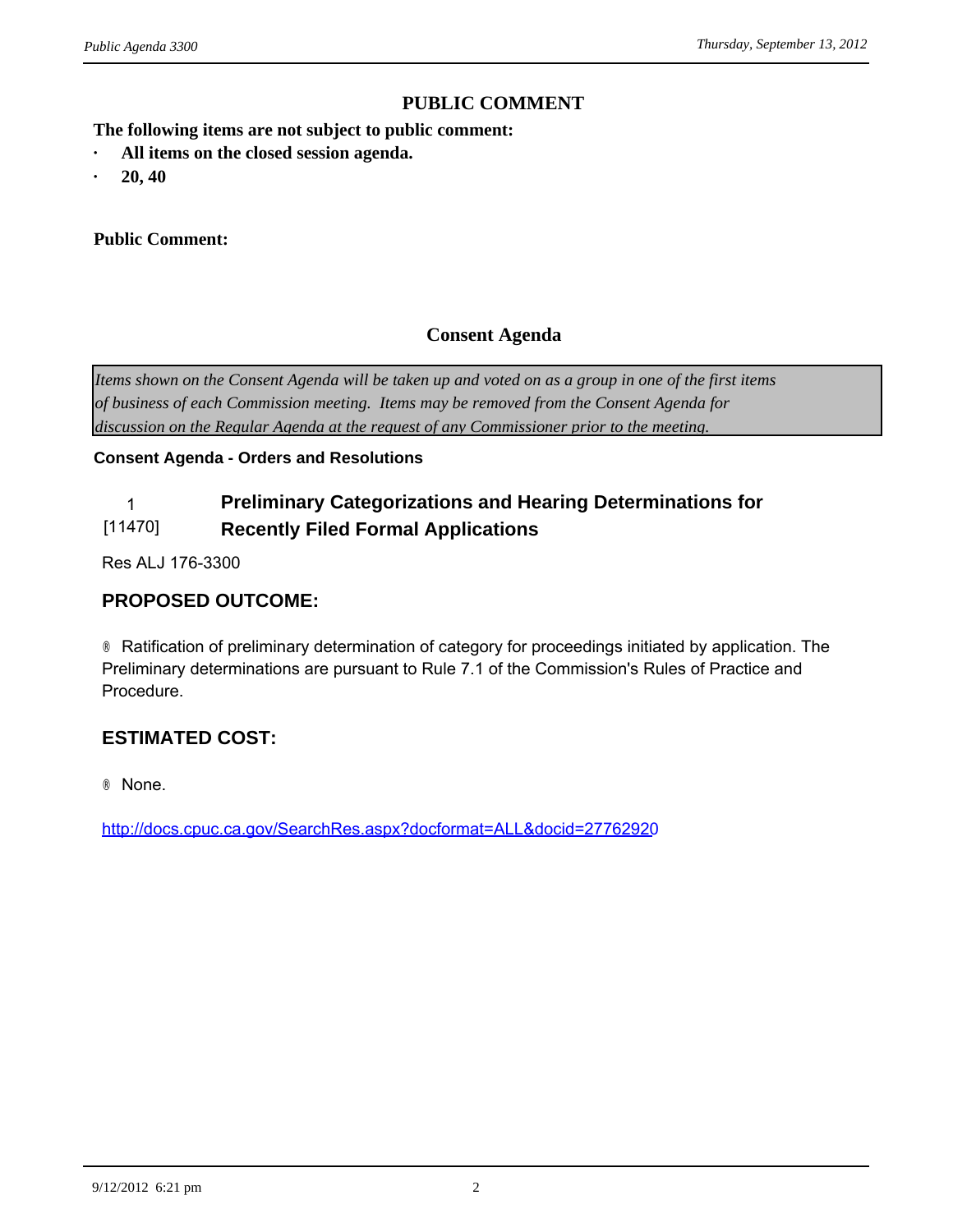### 2 **Disposition of Rehearing Issues Related to Ducor Telephone**  [11318] **Company's Test Year 2009**

Res T-17312

# **PROPOSED OUTCOME:**

® Approval of Communications Division Resolution to address the rehearing granted in Decision 10-05-022 (Application 09-03-002) involving Ducor Telephone Company's Test Year 2009. ® Increases Ducor's Test Year 2009 general rate case draw from California High Cost Fund-A by \$5,812 to \$2,520,328.

# **ESTIMATED COST:**

® Additional \$5,812 annually.

<http://docs.cpuc.ca.gov/SearchRes.aspx?docformat=ALL&docid=25445151>

*Pub. Util. Code § 311 – This item was mailed for Public Comment.*

Agenda 3295, Item 9 6/7/2012 (Staff); Agenda 3296, Item 5 6/21/2012 (Staff); Agenda 3298, Item 3 8/2/2012 (Staff)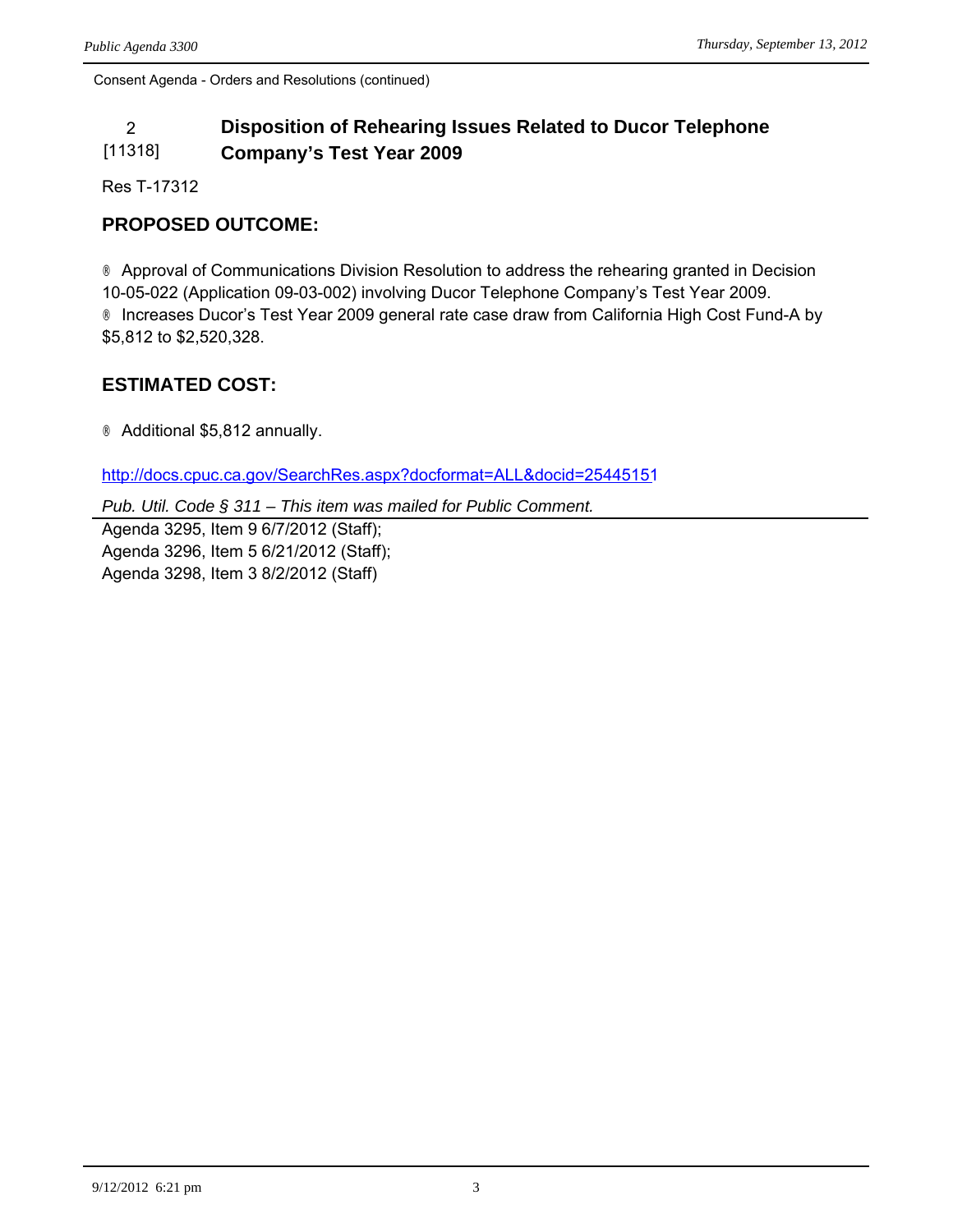#### 3 (Rev.) [11409] **Cost-of-Living Adjustment for Work Performed by Intervenors in 2012**

Res ALJ-281

# **PROPOSED OUTCOME:**

® Approves Cost-of-Living Adjustments for 2012 intervenor work.

# **ESTIMATED COST:**

® None.

<http://docs.cpuc.ca.gov/SearchRes.aspx?docformat=ALL&docid=27150747>

*Pub. Util. Code § 311 – This item was mailed for Public Comment.*

Agenda 3297, Item 14 7/12/2012 (Staff); Agenda 3298, Item 7 8/2/2012 (Staff); Agenda 3299, Item 5 8/23/2012 (Staff) 09/10/2012 - This revision was not shown on the Agenda mailed to the public.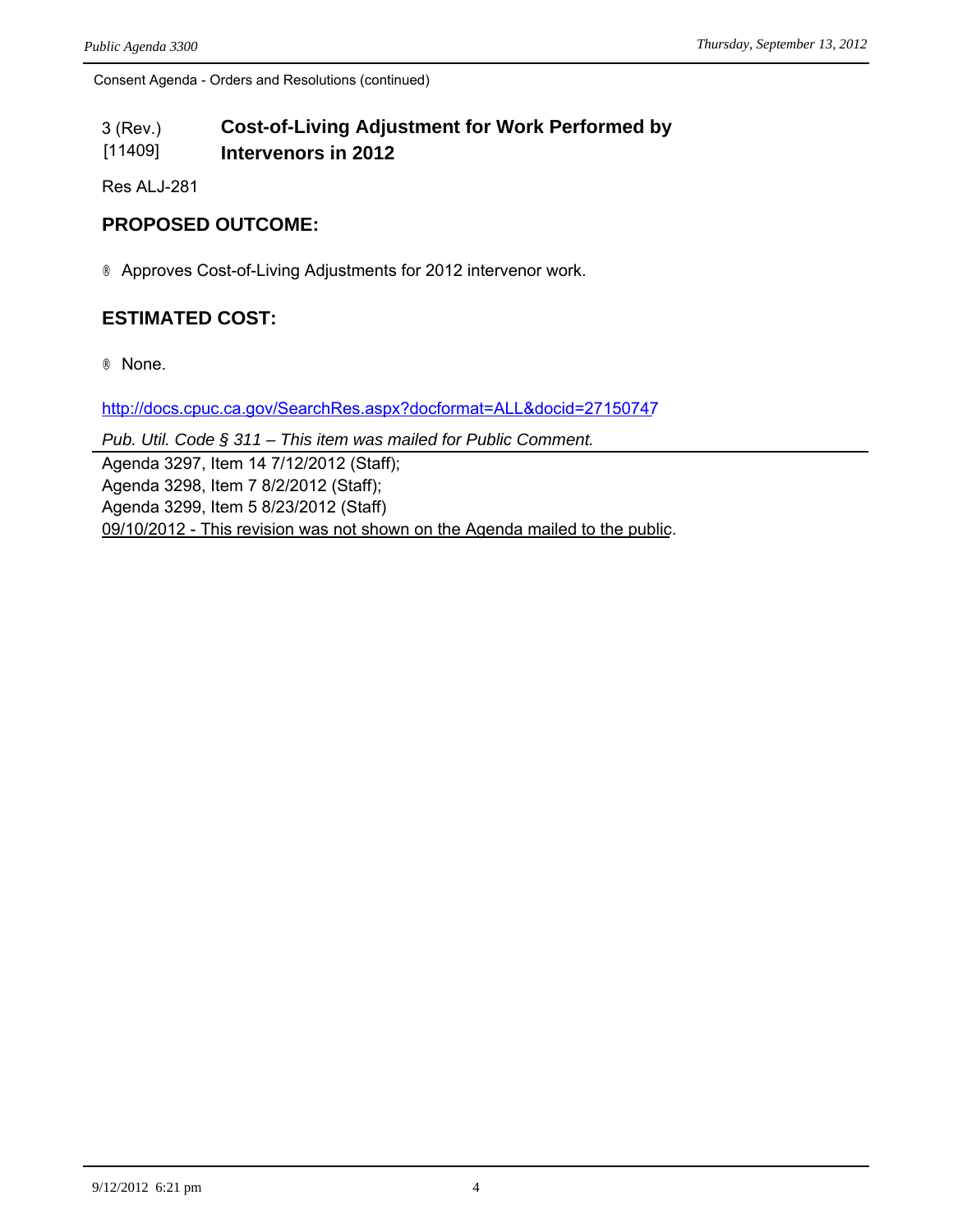### 4 **Implementation of Electric Rules 11 and 16 and Changes Per**  [11419] **Decision 12-01-032**

Res E-4493, CalPeco's Advice Letter (AL) 15-E filed March 15, 2012 and GSWC AL 265-E, PG&E AL 4012-E, PacifiCorp AL 470-E, SDG&E AL 2336-E and SCE AL 2709-E filed on March 12, 2012 - Related matters.

# **PROPOSED OUTCOME:**

® Approves California Pacific Electric Company, Golden State Water Company, Pacific Gas and Electric Company, Pacific Power Corporation, San Diego Gas & Electric Company and Southern California Edison Company's Advice Letters with minor clarification to the proposed Tariff language.

# **ESTIMATED COST:**

® None.

<http://docs.cpuc.ca.gov/SearchRes.aspx?docformat=ALL&docid=26219718>

*Pub. Util. Code § 311 – This item was mailed for Public Comment.*

Agenda 3298, Item 10 8/2/2012 (Staff); Agenda 3299, Item 7 8/23/2012 (Simon)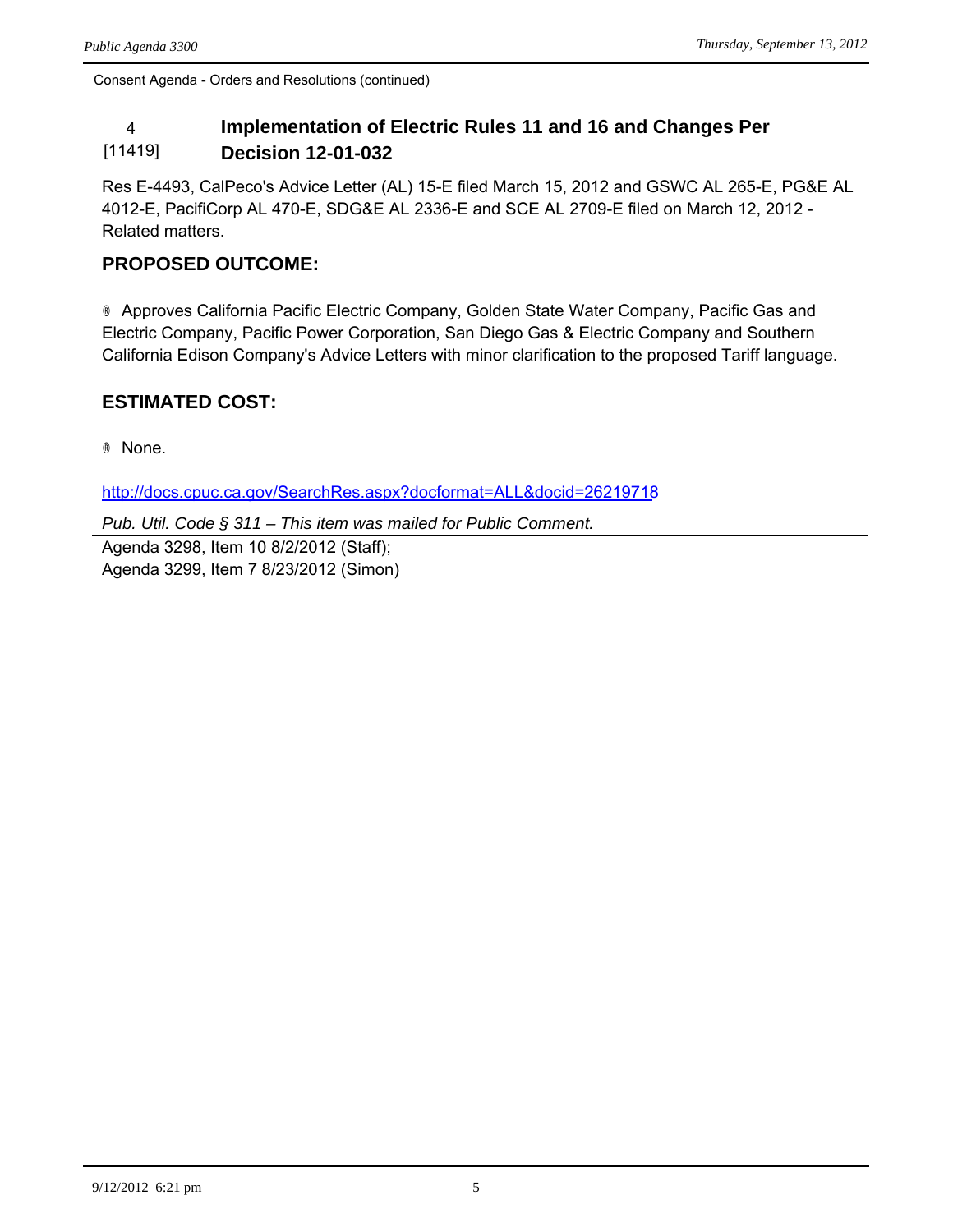### 5 **Pacific Gas and Electric Company to Update its Electric**  [11448] **Portfolio Hedging Plan**

Res E-4498, Advice Letter 3997-E filed on January 30, 2012 - Related matters.

# **PROPOSED OUTCOME:**

® Approves Pacific Gas and Electric Company's proposed Electricity and Gas Hedging Plan to increase the maximum allowable Liquidity Limit with a modification to its proposed confidentiality term.

® The specific details of liquidity limits are provided in the confidential section of this resolution.

# **ESTIMATED COST:**

® The Cost of the Liquidity Limit increase is uncertain because the additional liquidity could be met in several ways as discussed in the confidential section of this resolution.

<http://docs.cpuc.ca.gov/SearchRes.aspx?docformat=ALL&docid=27153425>

*Pub. Util. Code § 311 – This item was mailed for Public Comment.*

Agenda 3298, Item 20 8/2/2012 (Simon); Agenda 3299, Item 8 8/23/2012 (Simon)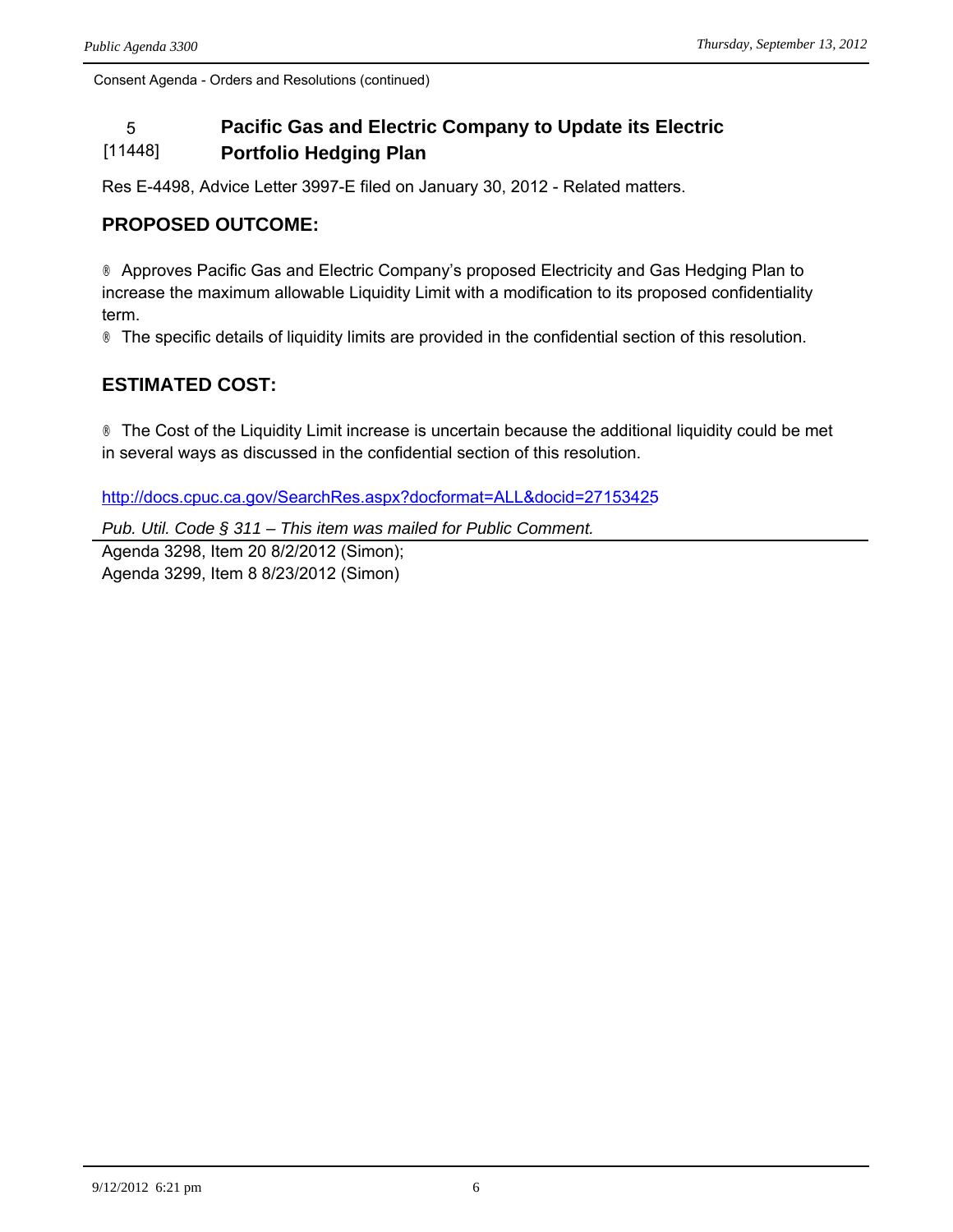# 6 **Apple Valley Ranchos Water Company for a General Rate**

#### [11472] **Case**

## A11-01-001

In the Matter of the Application of Apple Valley Ranchos Water Company for Authority to Increase Rates Charged for Water Service by \$3,896,586 or 20.0% in 2012, \$547,241 or 2.35% in 2013, and \$786,254 or 3.32% in 2014.

# **PROPOSED OUTCOME:**

® Adopts a proposed partial settlement between Apple Valley Ranchos Water Company and the Division of Ratepayer Advocates and resolves all other litigated disputed matters necessary to adopt the revenue requirement for a test year 2012 and two years of subsequent adjustments. ® Closes the proceeding.

# **ESTIMATED COST:**

® 14.7% increase in 2012 base rates.

(Comr Peevey - ALJ Long) *Pub. Util. Code § 311 – This item was mailed for Public Comment. Pub. Util. Code §1701.1 -- This proceeding is categorized as Ratesetting.* Agenda 3299, Item 13 8/23/2012 (Peevey)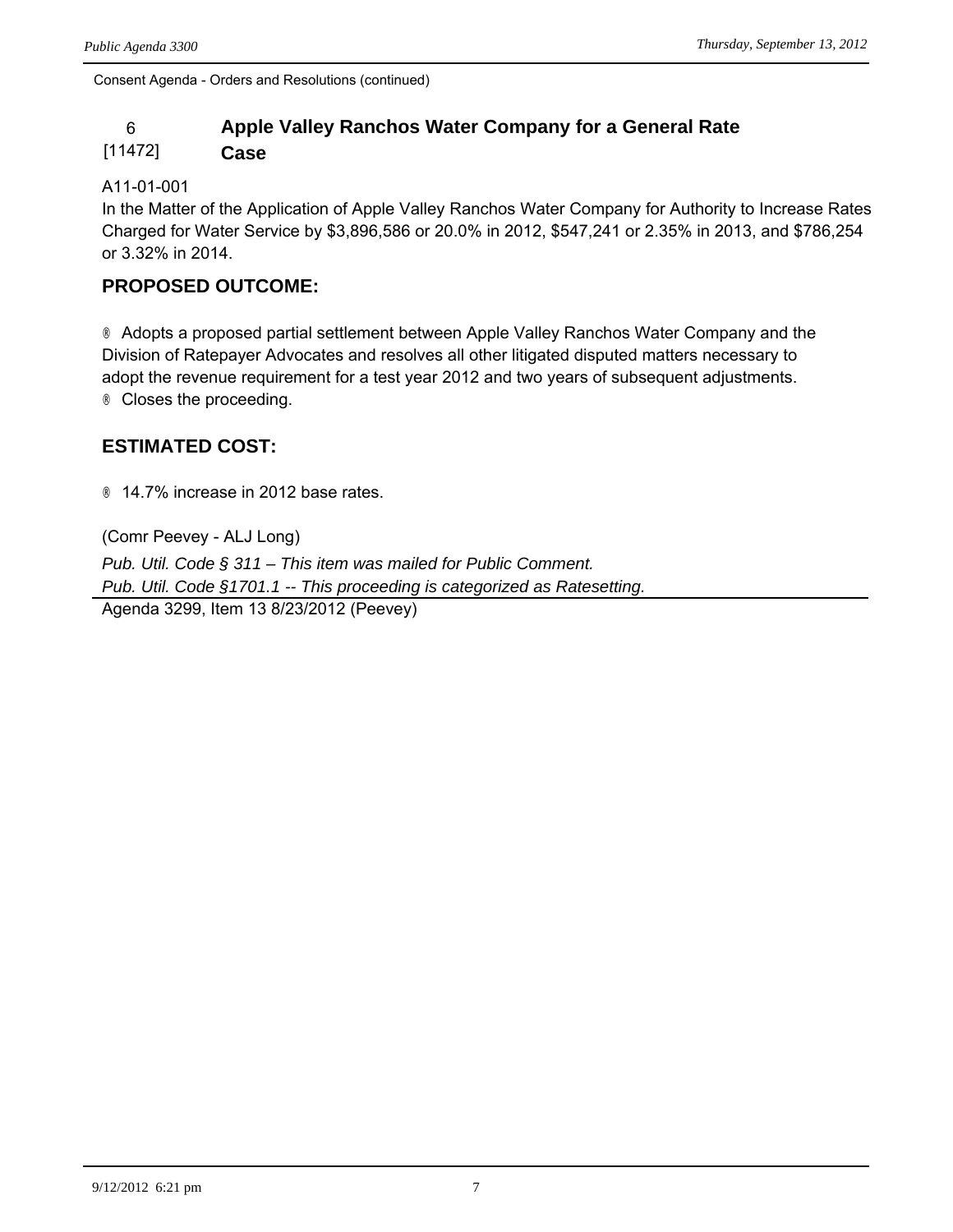# 7 **Modification of Resolution W-4858**

## [11482]

## A12-04-014

Application of Fruitridge Vista Water Company for Modification of Resolution W-4858, Dated December 16, 2010.

# **PROPOSED OUTCOME:**

® Modifies Resolution W-4858 to provide that the product of the application of an 11% rate of return factor to the \$1.98 million buy-in fee for the right to purchase water from the City of Sacramento, as required by Decision 06-04-073, shall be treated as a line item adjustment of \$217,800 to operating revenues and excluded from the cost of capital calculation.

® Closes the proceeding.

# **ESTIMATED COST:**

® None.

(Comr Sandoval - ALJ Yacknin) <http://docs.cpuc.ca.gov/SearchRes.aspx?docformat=ALL&docid=27152427>

*Pub. Util. Code §1701.1 -- This proceeding is categorized as Ratesetting.* Agenda 3299, Item 17 8/23/2012 (Staff)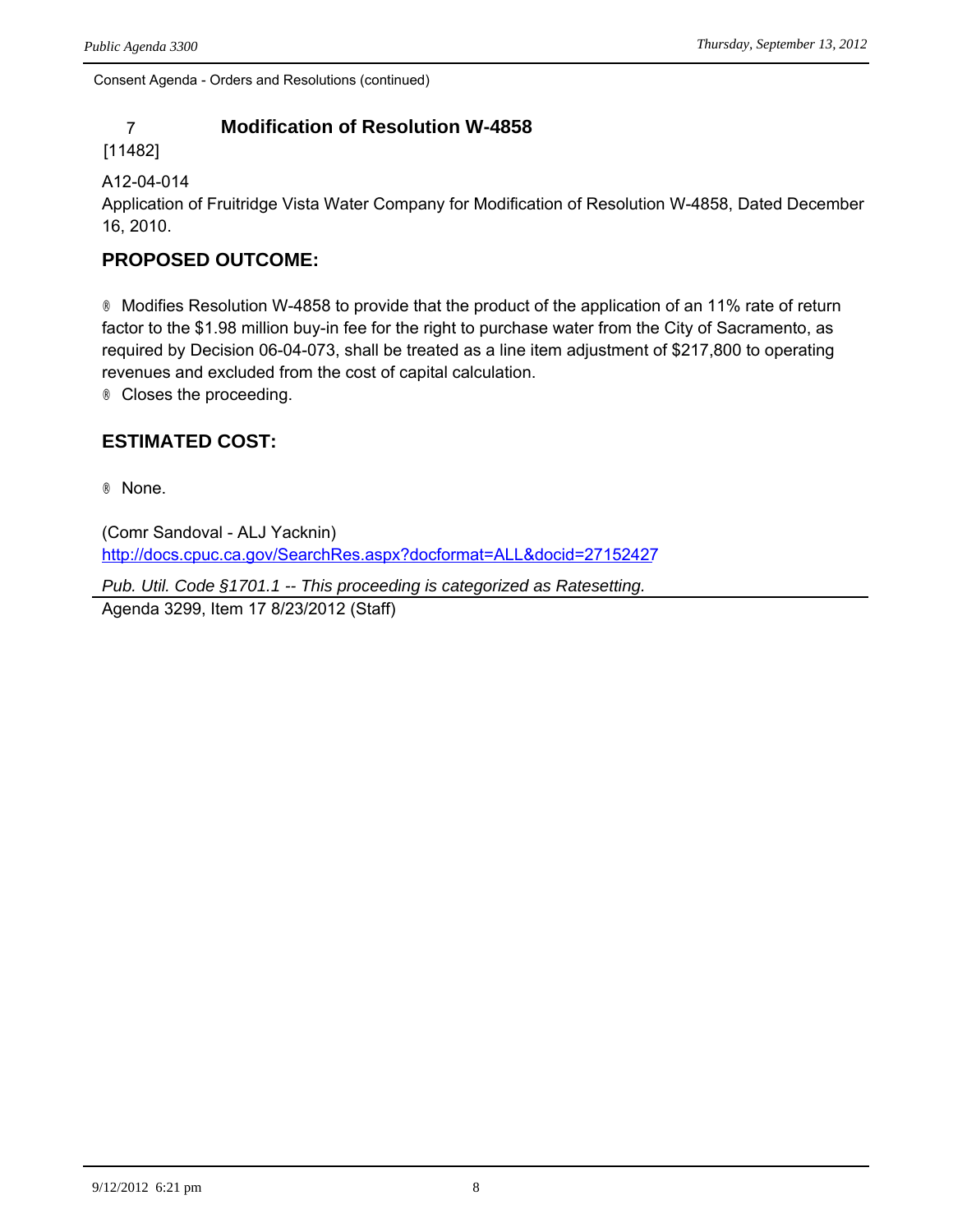### 8 **California Advanced Services Fund Expense Budget for**  [11483] **Fiscal Year 2013-2014**

Res T-17371

# **PROPOSED OUTCOME:**

® Approves a California Advanced Services Fund expense budget of \$58,299,386 for Fiscal Year 2013-2014.

# **ESTIMATED COST:**

® \$58,299,386.

<http://docs.cpuc.ca.gov/SearchRes.aspx?docformat=ALL&docid=26219753>

*Pub. Util. Code § 311 – This item was mailed for Public Comment.*

Agenda 3299, Item 18 8/23/2012 (Staff)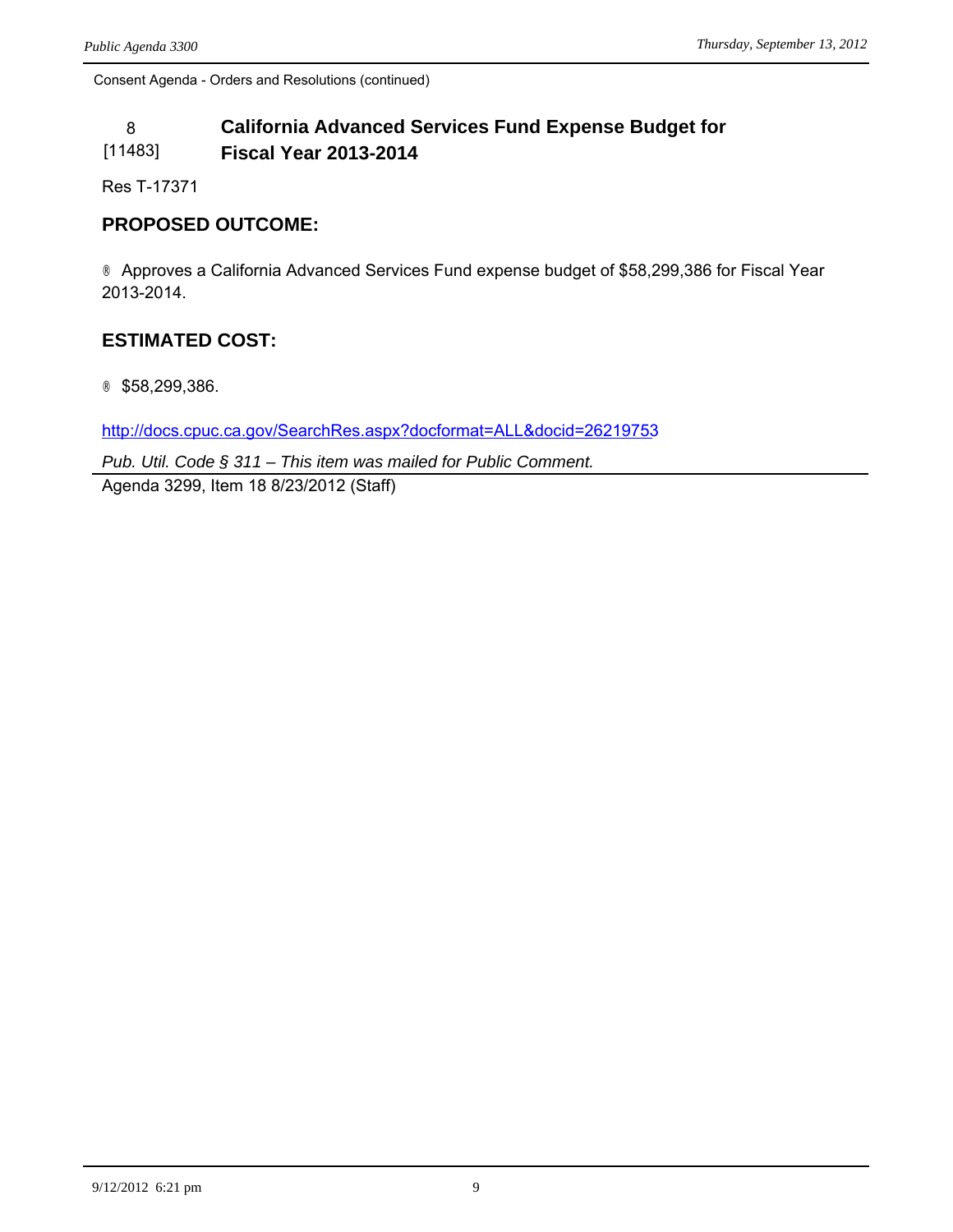### 9 **Golden Hills Sanitation Company's Interim Rates and**  [11503] **Appointment of a Receiver**

A11-08-019, I12-03-008 - Related matters.

In the Matter of the Application of Golden Hills Sanitation Company for Authority to Increase Rates Charged for Sewer Service by \$148,076 or 120% in January 2012, \$148,076 or 54% in January 2013, and \$148,076 or 35% in January 2014.

# **PROPOSED OUTCOME:**

® Affirms the assigned Administrative Law Judge's ruling which authorized interim rates totaling \$62,099 for the year 2012.

® Affirms Commissioner Michel Peter Florio's Assigned Commissioner's ruling which directed the Commission's Legal Division, pursuant to Public Utilities Code § 855, to immediately petition the Kern County Superior Court to appoint a receiver to take possession of and operate Golden Hills Sanitation Company.

- ® Dismisses Application (A) 11-08-019.
- ® Addresses various motions filed in the consolidated proceedings.
- ® Closes A11-08-019.

# **ESTIMATED COST:**

® \$62,099/year.

(Comr Florio - ALJ Wilson) <http://docs.cpuc.ca.gov/SearchRes.aspx?docformat=ALL&docid=64279>

*Pub. Util. Code § 311 – This item was mailed for Public Comment. Pub. Util. Code §1701.1 -- This proceeding is categorized as Ratesetting.*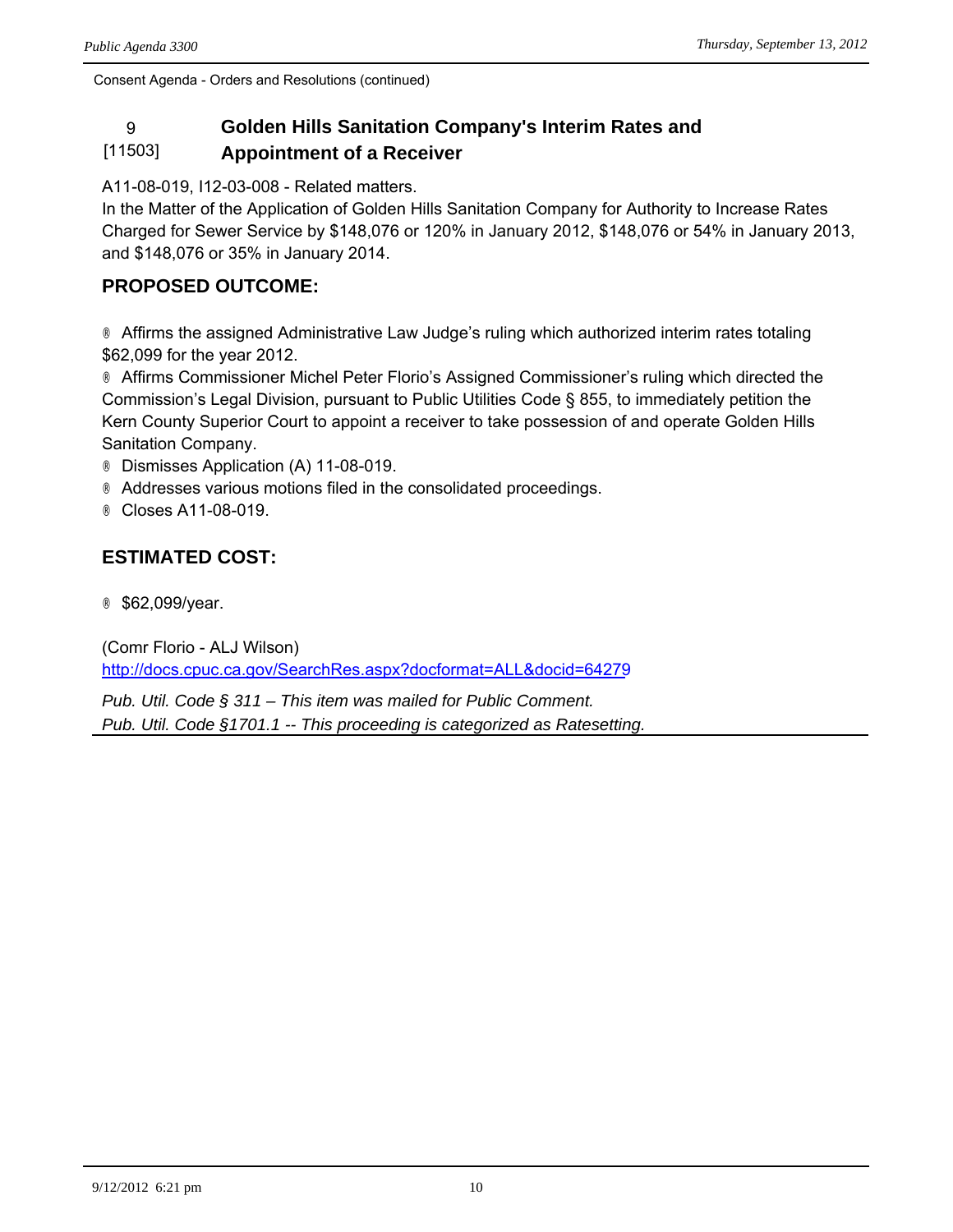### 10 **Pac-West Telecomm, Inc.'s Transfer of Ownership and**  [11505] **Control**

### A11-10-017

Joint Application of UPH Holdings, Inc., UPH Acquisition Sub Inc., Pac-West Acquisition Company, LLC, and Pac-West Telecomm, Inc. for Consent to Transfer Control of a Company Holding a Certificate of Public Convenience and Necessity to Provide Local Exchange and Interexchange Service within the State of California.

# **PROPOSED OUTCOME:**

® Authorizes UPH Holdings, Inc. to acquire Pac-West Telecomm, Inc.

® Closes the proceeding.

# **ESTIMATED COST:**

® None.

(Comr Sandoval - ALJ Barnett) <http://docs.cpuc.ca.gov/SearchRes.aspx?docformat=ALL&docid=27850823>

*Pub. Util. Code § 311 – This item was mailed for Public Comment. Pub. Util. Code §1701.1 -- This proceeding is categorized as Ratesetting.*

#### 11 (Rev.) **Disclosure of Records of an Investigation**

[11506]

Res L-441

Authorizes disclosure of each electric incident reports, and complaints, relating to contact voltage and/or stray voltage, filed with the Commission between January 1, 2008 and the present, and investigation reports relating to such incident reports, to the extent the incident or complaint investigation have been completed, with appropriate redactions.

<http://docs.cpuc.ca.gov/SearchRes.aspx?docformat=ALL&docid=27151359>

*Pub. Util. Code § 311 – This item was mailed for Public Comment.* 09/12/2012 - This revision was not shown on the Agenda mailed to the public.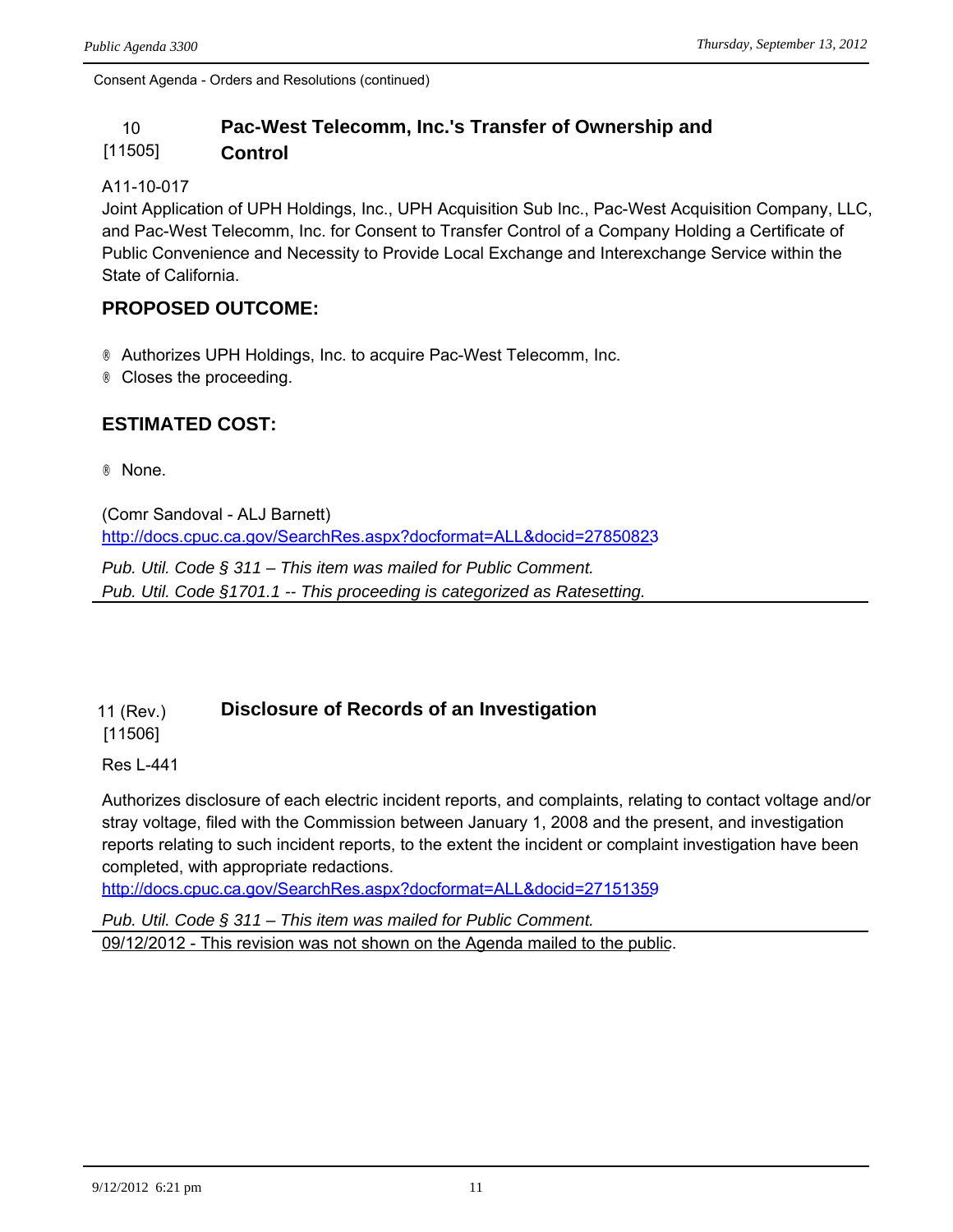### 12 **Pacific Gas and Electric Company, San Diego Gas & Electric**  [11516] **Company and Southern California Edison Company to Take Action to Implement Ordering Paragraphs 5, 6 and 7 from Decision 11-07-056**

Res E-4530, San Diego Gas & Electric Company's Advice Letter (AL) 2328-E filed on January 30, 2012, Southern California Edison Company's AL 2693-E filed on January 30, 2012 and Pacific Gas and Electric Company's AL 3995-E filed on January 30, 2012 - Related matters.

# **PROPOSED OUTCOME:**

® Approves, with modifications, the Tier 2 Advice Letters filed by San Diego Gas & Electric Company (SDG&E), Southern California Edison Company (SCE) and Pacific Gas and Electric Company (PG&E) providing customers with electricity cost and data information, pursuant to Ordering Paragraphs 5, 6 and 7 of Decision (D) 11-07-056.

® Provides additional direction to SDG&E, SCE and PG&E in implementing pilots to provide wholesale price information to customers and customer-owned devices in real-time as directed by Ordering Paragraph 7 of D11-07-056.

® Rejects PG&E and SCE's proposed tariff revisions, and directs SDG&E, SCE and PG&E to modify their existing Rule 12 to ensure consistency in implementation across the utilities.

# **ESTIMATED COST:**

® None.

<http://docs.cpuc.ca.gov/SearchRes.aspx?docformat=ALL&docid=27151750>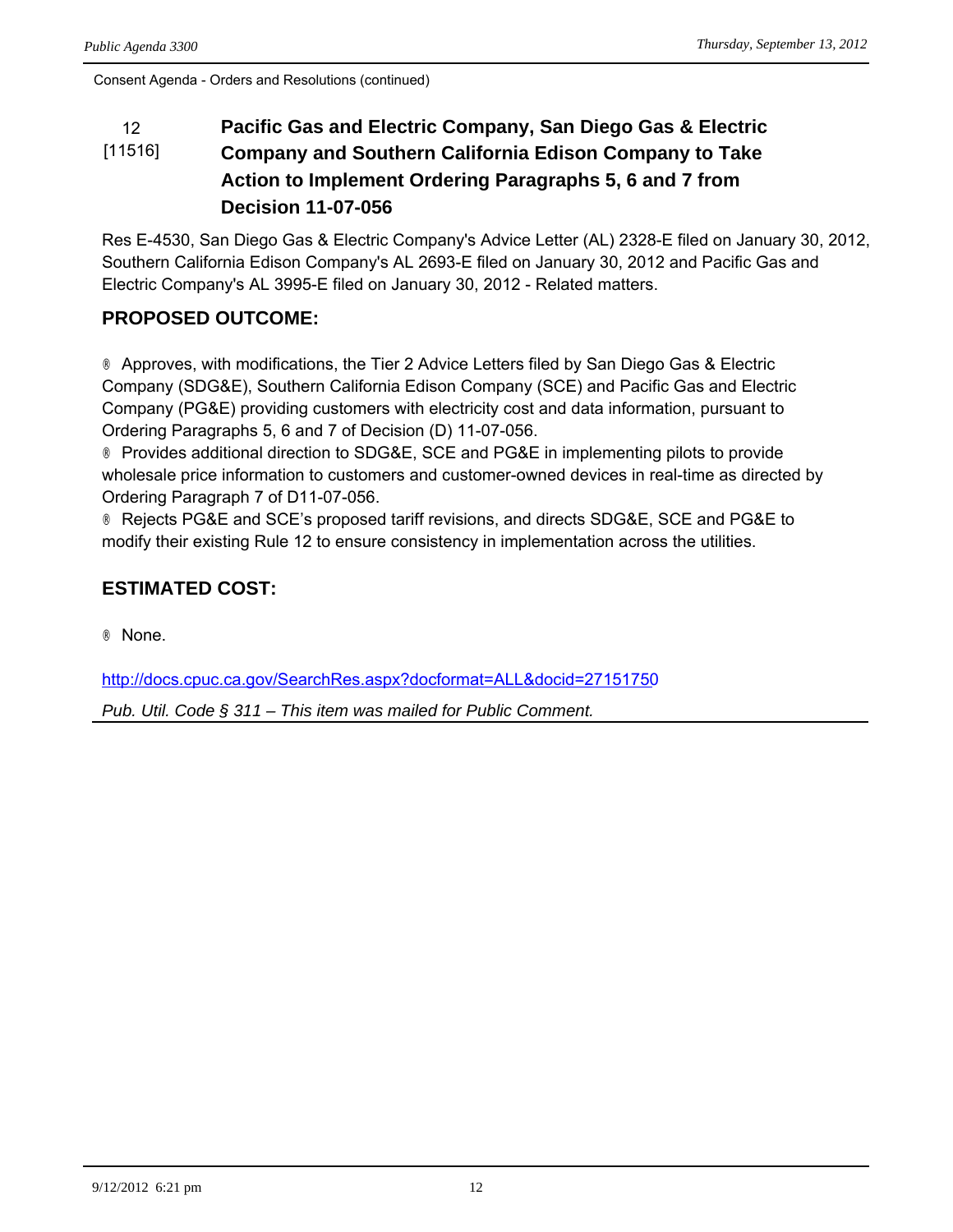### 13 **Appeal by the California Energy Storage Alliance Regarding**  [11518] **Staff's Disposition of Pacific Gas and Electric Company's Supplemental Advice Letter**

Res E-4519, Pacific Gas and Electric Company's Supplemental Advice Letter 3253-G-A/3940-E-A filed on February 17, 2012 - Related matters.

# **PROPOSED OUTCOME:**

® Approves the proposed revisions to the Self-Generation Incentive Program Handbook with modifications to include (a) elimination of certain data formatting requirements by performance data providers for combined heat and power systems 300 kilowatts and smaller, and (b) a 5 percent line loss differential between peak and off-peak times for the calculation of round-trip efficiency for advanced energy storage.

# **ESTIMATED COST:**

® No additional cost is associated with this resolution.

<http://docs.cpuc.ca.gov/SearchRes.aspx?docformat=ALL&docid=27154189>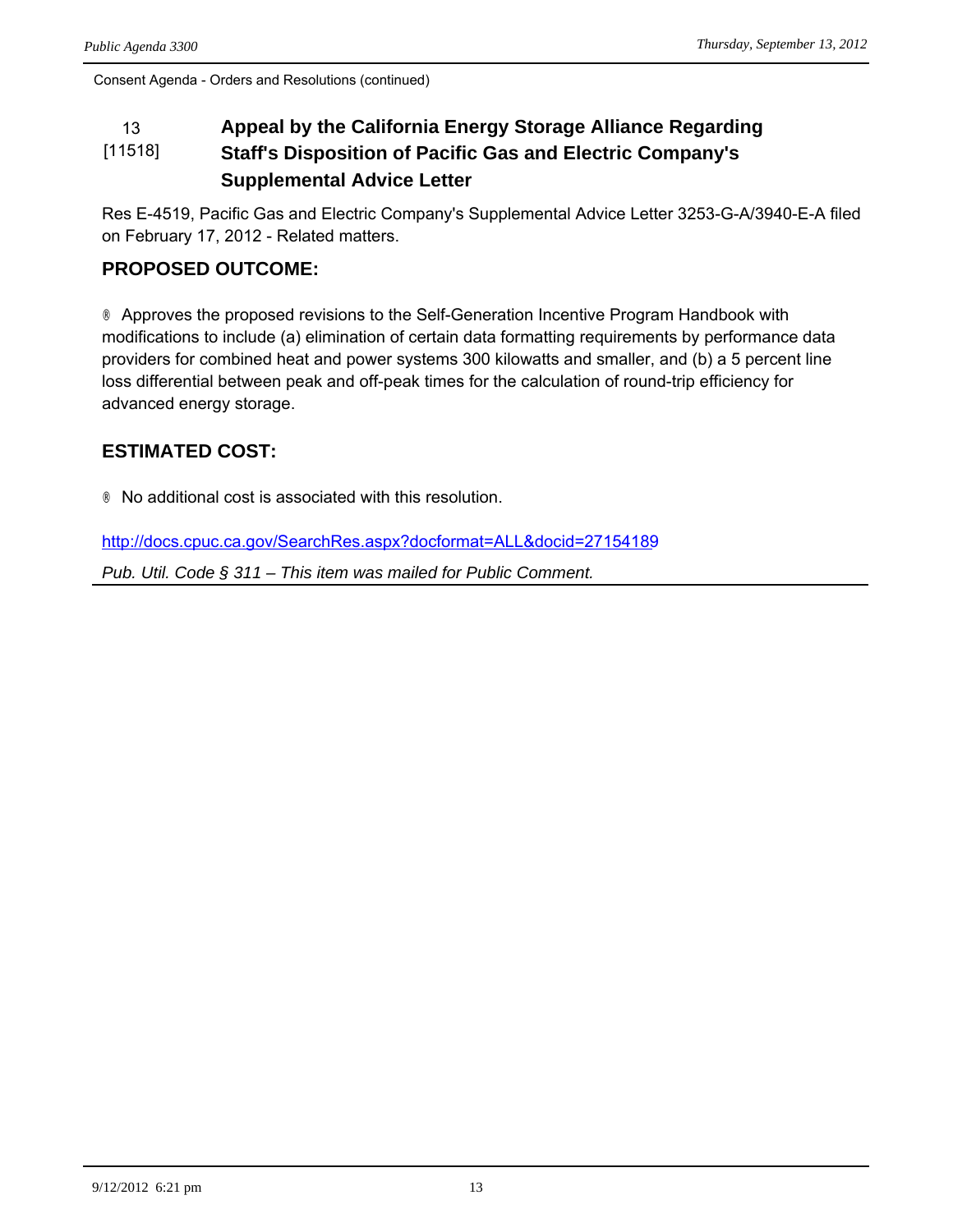### 14 **Pacific Gas and Electric Company's Replacement Power**  [11526] **Purchase Agreement With O.L.S. Energy-Agnews, Inc.**

Res E-4494, Advice Letter (AL) 4010-E filed on March 9, 2012 and Supplemental AL 4010-E-A filed on April 24, 2012 - Related matters.

# **PROPOSED OUTCOME:**

® Approves without modification the Replacement Power Purchase Agreement (PPA) between Pacific Gas and Electric Company and OL.S. Energy-Agnews, which converts the Combined Heat Power (CHP) facility to a dispatchable Utility Prescheduled Facility (UPF) under the Qualifying Facilities/CHP Settlement.

# **ESTIMATED COST:**

® The costs associated with the Replacement PPA are expected to provide ratepayer benefits in comparison to the terms of the Existing PPA.

® These benefits result from reduced firm capacity payments and reduced operational costs associated with the conversion of Agnews to a UPF.

<http://docs.cpuc.ca.gov/SearchRes.aspx?docformat=ALL&docid=27150478>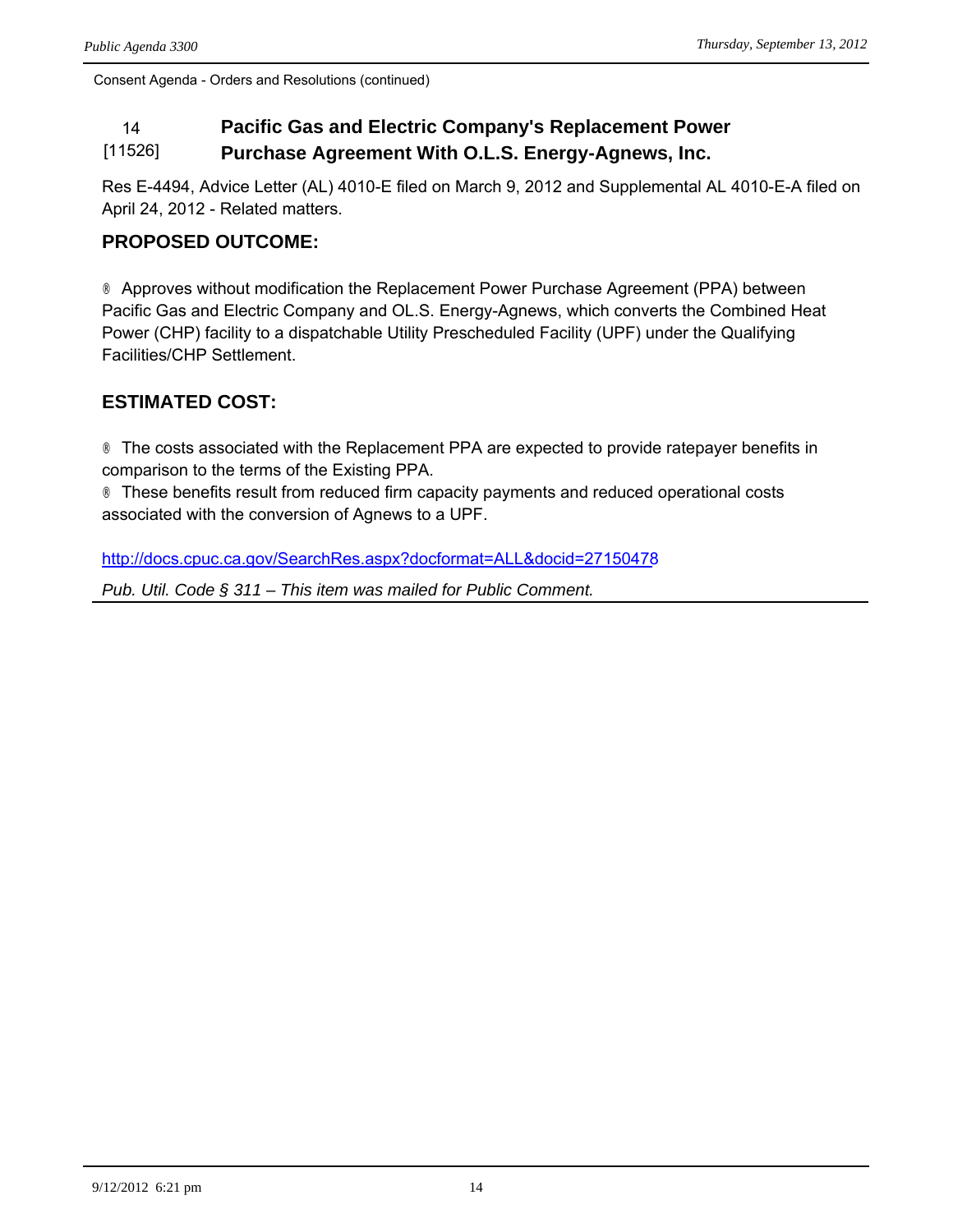### 15 **Pacific Gas and Electric Company's Application to Perform**  [11529] **Seismic Studies**

### A10-01-014

Application of Pacific Gas and Electric Company for Approval of Ratepayer Funding to Perform Additional Seismic Studies Recommended by the California Energy Commission.

# **PROPOSED OUTCOME:**

® Authorizes \$64.25 million to perform seismic studies at the Diablo Canyon Nuclear Power Plant. ® Closes the proceeding.

# **ESTIMATED COST:**

® \$64.25 Million.

(Comr Florio - ALJ Barnett) <http://docs.cpuc.ca.gov/SearchRes.aspx?docformat=ALL&docid=27153320>

*Pub. Util. Code § 311 – This item was mailed for Public Comment. Pub. Util. Code §1701.1 -- This proceeding is categorized as Ratesetting.*

### 16 **Commission Review of the Energy Division's Disposition for**  [11530] **Pacific Gas and Electric Company's Advice Letter**

Res E-4533, Pacific Gas & Electric Company Advice Letter 3278-G/4006-E filed on February 16, 2012 - Related matters.

# **PROPOSED OUTCOME:**

® Affirms Energy Division's disposition of Pacific Gas and Electric Company's Advice Letter (AL) 3278-G/4006-E.

® Approves the AL as filed.

# **ESTIMATED COST:**

® None.

<http://docs.cpuc.ca.gov/SearchRes.aspx?docformat=ALL&docid=587096> *Pub. Util. Code § 311 – This item was mailed for Public Comment.*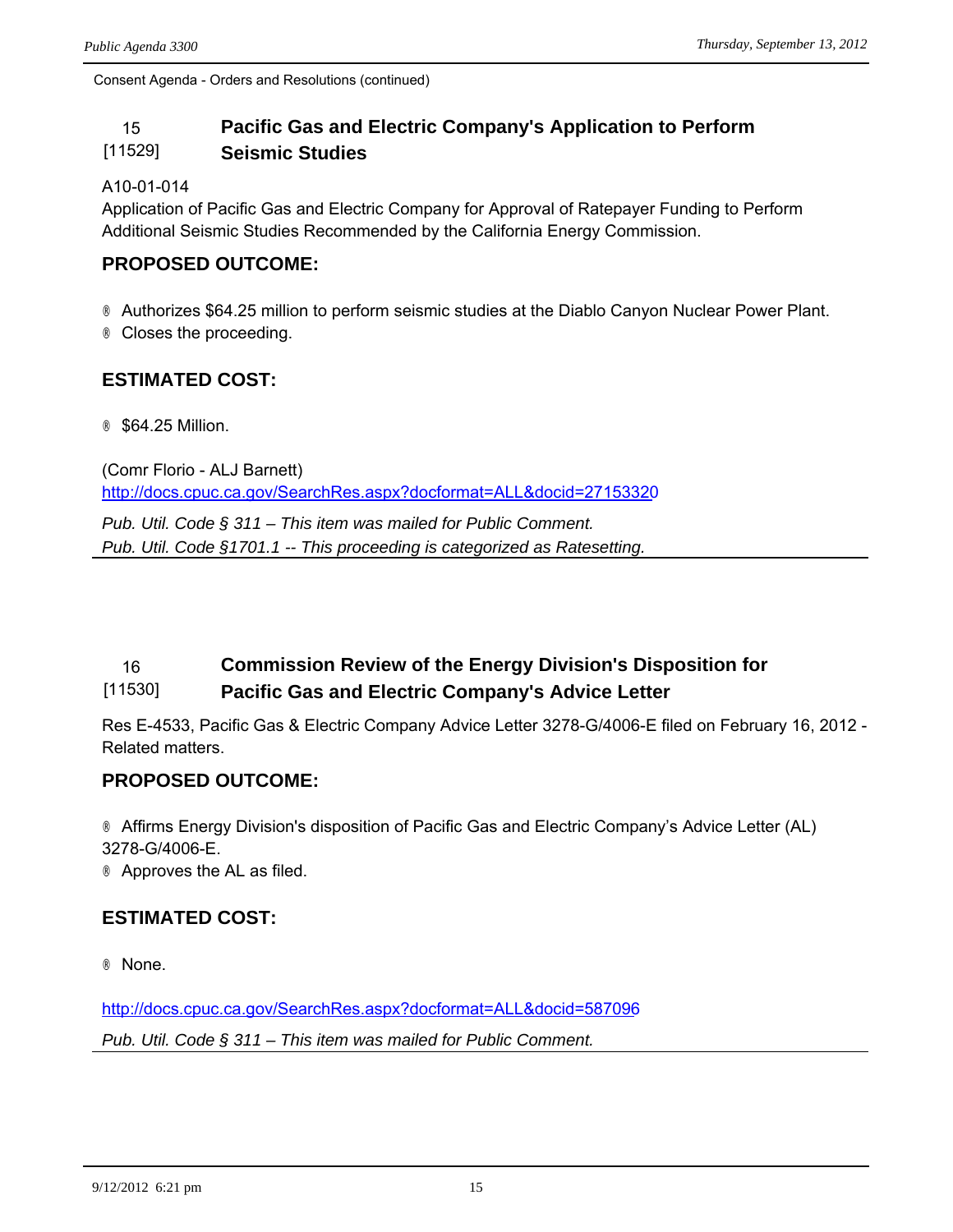### 17 **Southern California Edison Company's Revisions to the**  [11531] **Station Power Protocol Tariff**

Res E-4532, Southern California Edison Company's Advice Letter 2576-E-A filed on November 18, 2011 - Related matters.

# **PROPOSED OUTCOME:**

® Approves Southern California Edison Company's (SCE) proposed revisions to the Station Power Self Supply (SPSS) Schedule to assess certain retail charges to station power load of generators that participate in the California Independent System Operator's Station Power Protocol. ® Directs SCE to modify the SPSS Schedule so that the station power load is permitted to be netted with on-site generation within the same 15-minute interval.

# **ESTIMATED COST:**

® None.

<http://docs.cpuc.ca.gov/SearchRes.aspx?docformat=ALL&docid=587111>

*Pub. Util. Code § 311 – This item was mailed for Public Comment.*

### 18 **NovaTel Ltd., Inc.'s Petition for Modification of Decision**  [11532] **10-09-017**

### R09-07-009

Order Instituting Rulemaking on the Commission's Own Motion to Revise the Simplified Registration Process for Non dominant Interexchange Carriers Established by Decision 97-06-107.

# **PROPOSED OUTCOME:**

® Denies the petition of NovaTel Ltd., Inc., for modification of Decision 10-09-017 to permit the posting of an irrevocable letter of credit in lieu of a performance bond. ® Closes the proceeding.

# **ESTIMATED COST:**

® None.

(Comr Sandoval - ALJ Smith) *Pub. Util. Code § 311 – This item was mailed for Public Comment. Pub. Util. Code §1701.1 -- This proceeding is categorized as Quasi-Legislative.*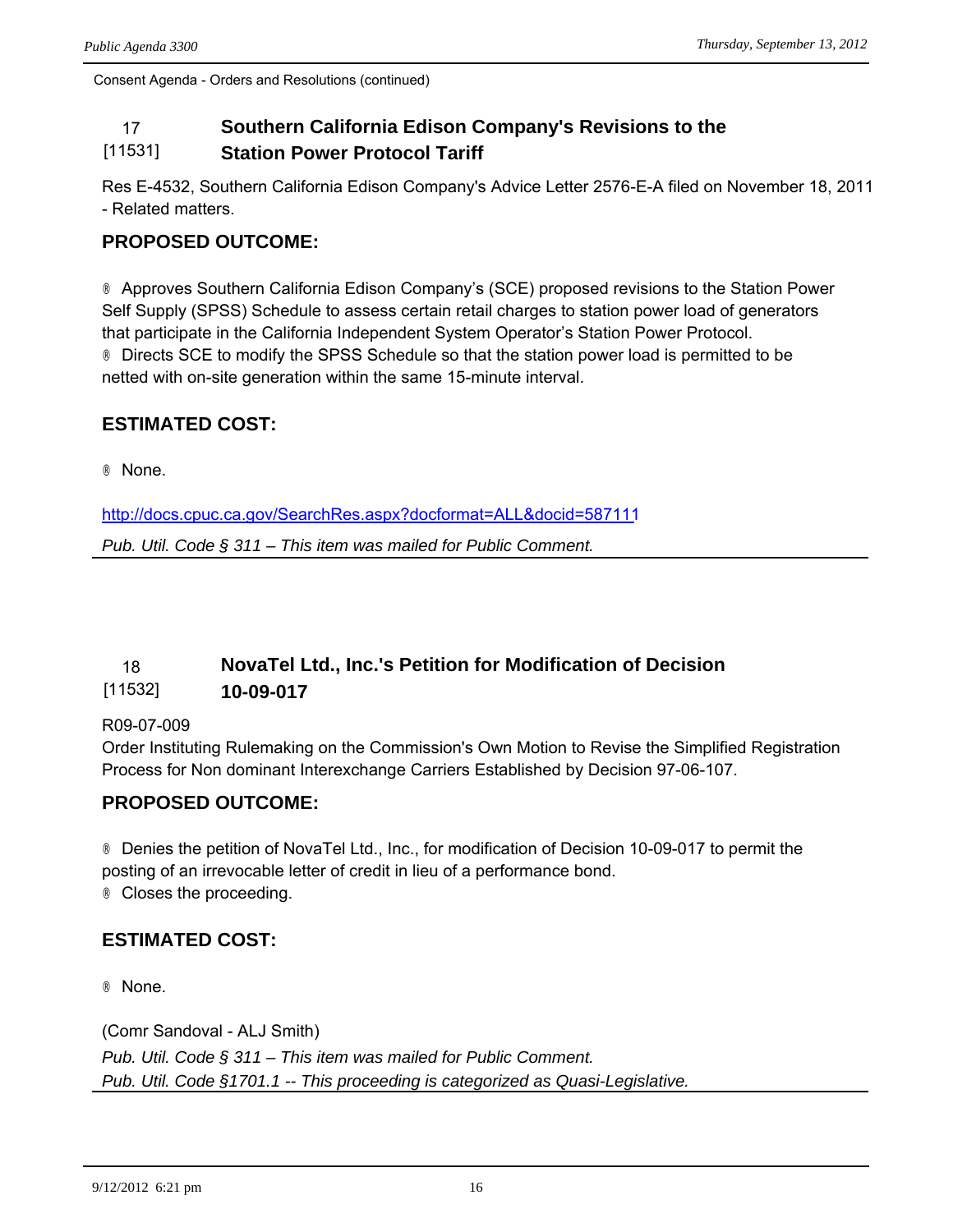### 19 **Pacific Gas and Electric Company's Deviation From Electric**  [11533] **Rule 18.C.1.c and Electric Rate Schedule ES**

Res E-4516, Advice Letter 4017-E filed on March 26, 2012 - Related matters.

# **PROPOSED OUTCOME:**

® Grants Pacific Gas and Electric Company's (PG&E) Electric Rule 18 and Electric Rate Schedule ES deviation request.

® Authorizes PG&E to deviate from Electric Rule 18.C.1.c, and allow services to residential units at 998 Fourth Street to pay under Schedule ES.

# **ESTIMATED COST:**

® None.

® If the Advice Letter was to be rejected, the total cost estimate for the property owner to convert from master meter to individual meters would be in the range of \$150,000 to \$300,000.

<http://docs.cpuc.ca.gov/SearchRes.aspx?docformat=ALL&docid=27153831>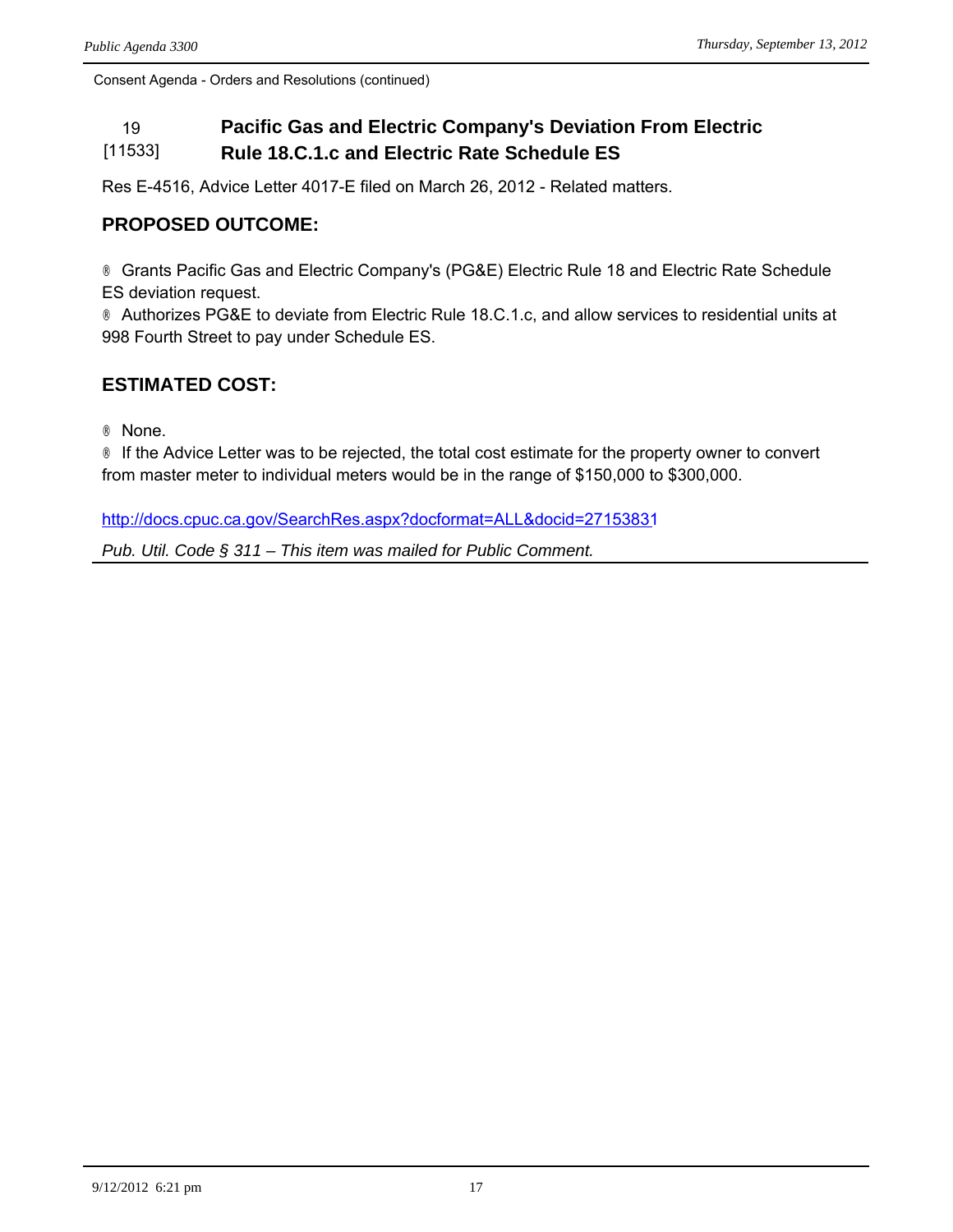### 20 **Modified Presiding Officer's Decision Regarding Complaint**  [11536] **of Charles I. Donald**

C11-09-005

Charles I. Donald vs. Pacific Gas and Electric Company.

# **PROPOSED OUTCOME:**

® Denies complaint of Charles I Donald against Pacific Gas and Electric Company for creating an electrical hazard and for operating in violation or absence of a franchise agreement on easement. ® Closes the proceeding.

# **ESTIMATED COST:**

® None.

(Comr Florio - ALJ Yacknin) <http://docs.cpuc.ca.gov/SearchRes.aspx?docformat=ALL&docid=27152681>

*Pub. Util. Code § 1701.2(c), allows this modified Presiding Officer's Decision to be considered in Closed Session. Pub. Util. Code §1701.1 -- This proceeding is categorized as Adjudicatory.*

### 21 **Pacific Gas and Electric Company's Revisions to Certain**  [11540] **Gas Tariffs**

Res G-3473, Advice Letter (AL) 3294-G filed on April 27, 2012 and AL 3294-G-A filed on June 27, 2012 - Related matters.

# **PROPOSED OUTCOME:**

® Approves Pacific Gas and Electric Company's request to revise certain gas tariffs pertaining to the administration of the Core Gas Aggregation Program.

# **ESTIMATED COST:**

® None.

<http://docs.cpuc.ca.gov/SearchRes.aspx?docformat=ALL&docid=26023732>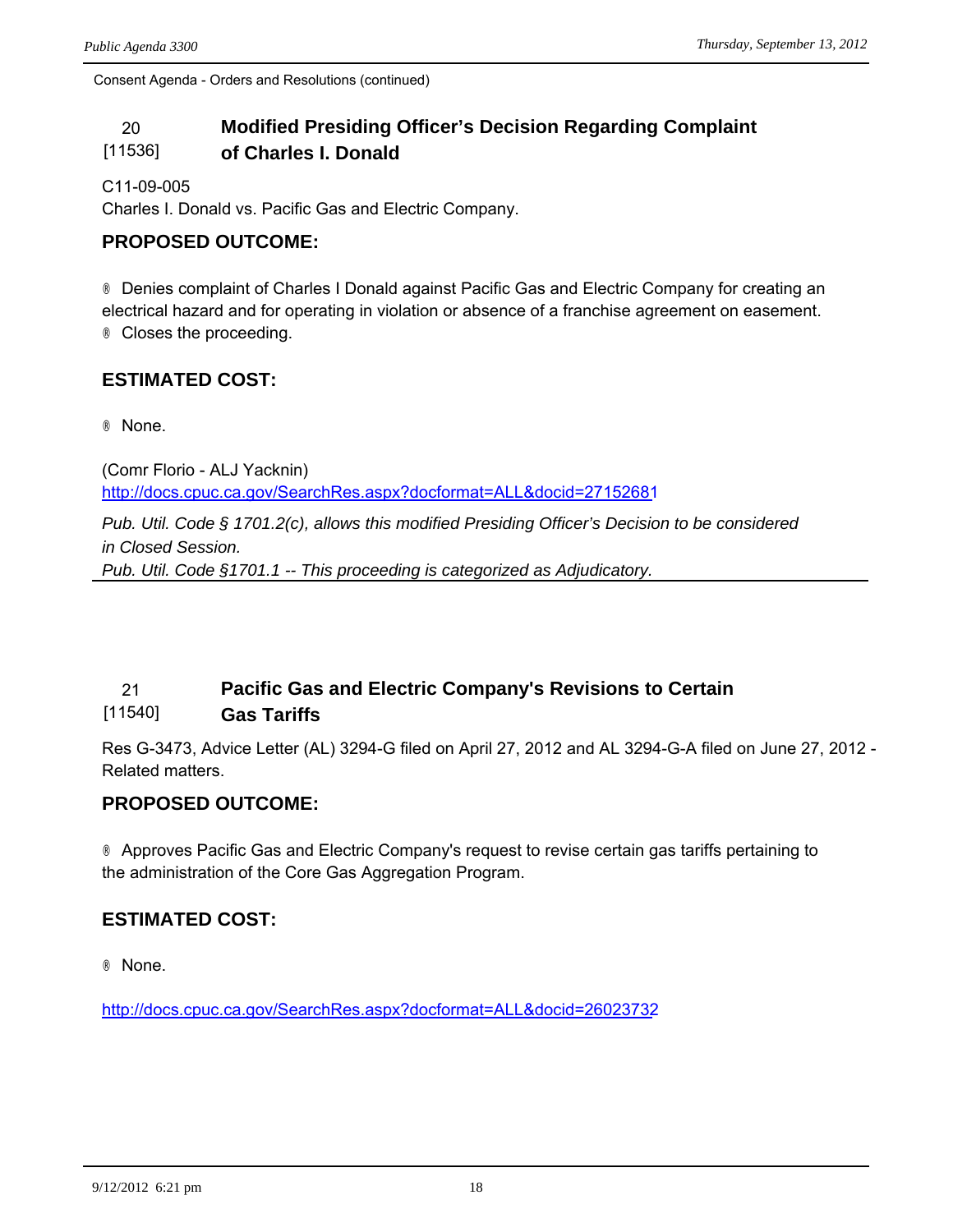### 22 **Del Oro Water Company, Inc. for a Rate Base Offset Revenue**  [11543] **Increase to Produce Gross Annual Revenues**

Res W-4929, Advice Letter 326 filed on February 29, 2012 - Related matters.

# **PROPOSED OUTCOME:**

® Adopts Rate Schedule PP-1-A, Annual General Metered Service.

® To file a Supplemental Advice Letter incorporating the adopted rate schedule and effective date is five days after filing.

# **ESTIMATED COST:**

® \$85,663 or 4.58%.

<http://docs.cpuc.ca.gov/SearchRes.aspx?docformat=ALL&docid=26215331>

### 23 **Shahrokh Moradpoor for a Passenger Stage Corporation**  [11544] **Certificate**

A12-06-006

## **PROPOSED OUTCOME:**

® Grants the application of Shahrokh Moradpoor to operate as an on-call passenger stage corporation between San Diego International Airport, San Diego Cruise Ship Terminal and other points in the City of San Diego and points in Los Angeles, Orange, Riverside and San Diego Counties.

® Establishes a zone of rate freedom.

® Closes the proceeding.

## **ESTIMATED COST:**

® None.

(Exam Hagan) <http://docs.cpuc.ca.gov/SearchRes.aspx?docformat=ALL&docid=25450812> *Pub. Util. Code §1701.1 -- This proceeding is categorized as Ratesetting.*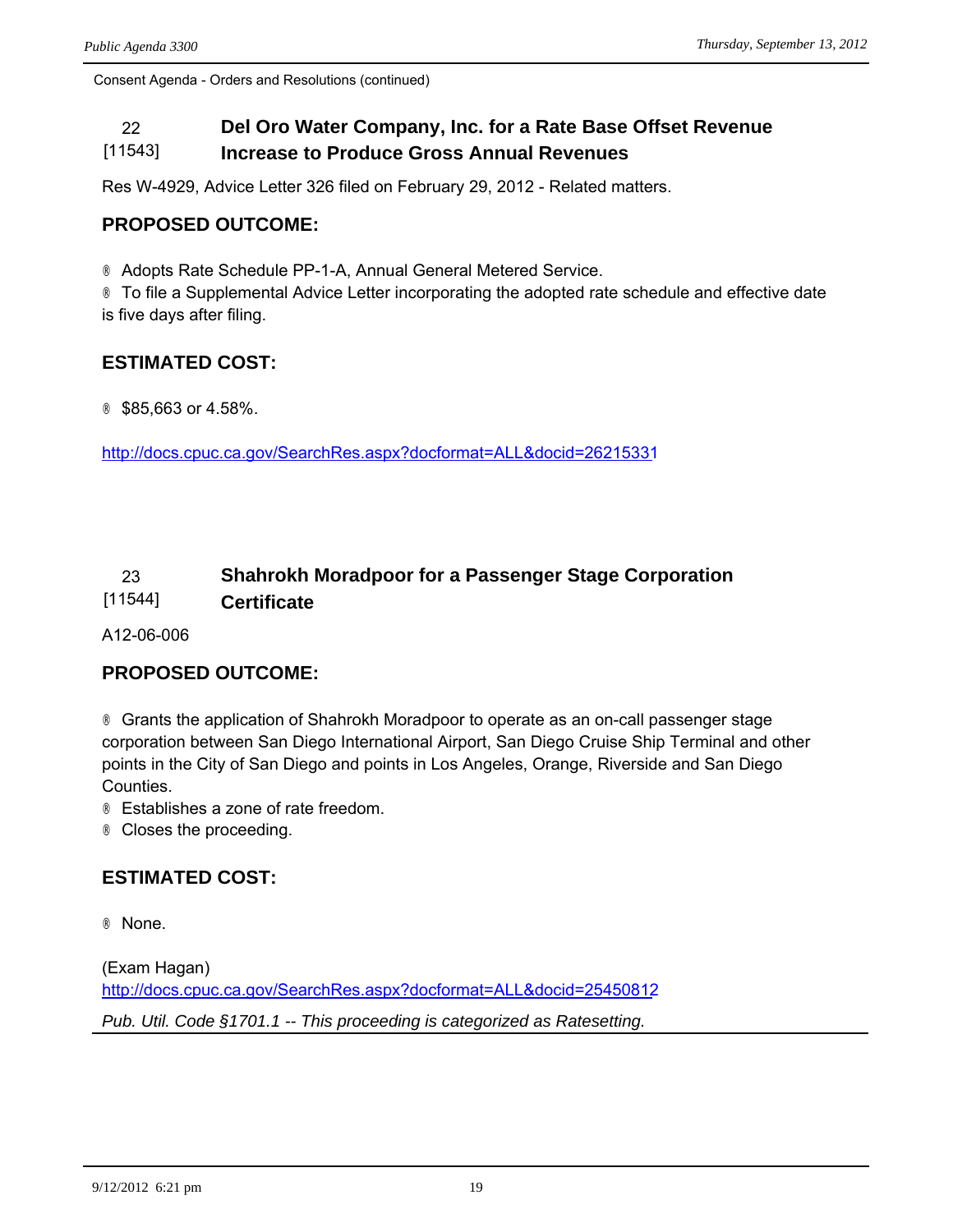### 24 **Transfer of the Passenger Stage Corporation Certificate**  [11545] **Issued to Monika Latique**

A12-04-029

# **PROPOSED OUTCOME:**

® Grants the application for approval to transfer a passenger stage corporation certificate from Monika Latigue to American Shuttle Exp Inc.

® Establishes a zone of rate freedom.

® Closes the proceeding.

# **ESTIMATED COST:**

® None.

(Exam Hagan) <http://docs.cpuc.ca.gov/SearchRes.aspx?docformat=ALL&docid=25450195> *Pub. Util. Code §1701.1 -- This proceeding is categorized as Ratesetting.*

### 25 **Southern California Edison Company to Enter Into an**  [11546] **Easement Agreement**

Res E-4540, Advice Letter 2612-E filed on August 3, 2011 - Related matters.

## **PROPOSED OUTCOME:**

® Adopts the findings and conclusions in the City of Chino's Final Program Environmental Impact Report and certifying Resolution No. 2004-079 pursuant to the California Environmental Quality Act and approves Southern California Edison Company's Advice Letter 2612-E seeking authority to enter into an easement agreement with the City of Chino, California.

# **ESTIMATED COST:**

® None.

<http://docs.cpuc.ca.gov/SearchRes.aspx?docformat=ALL&docid=26531700>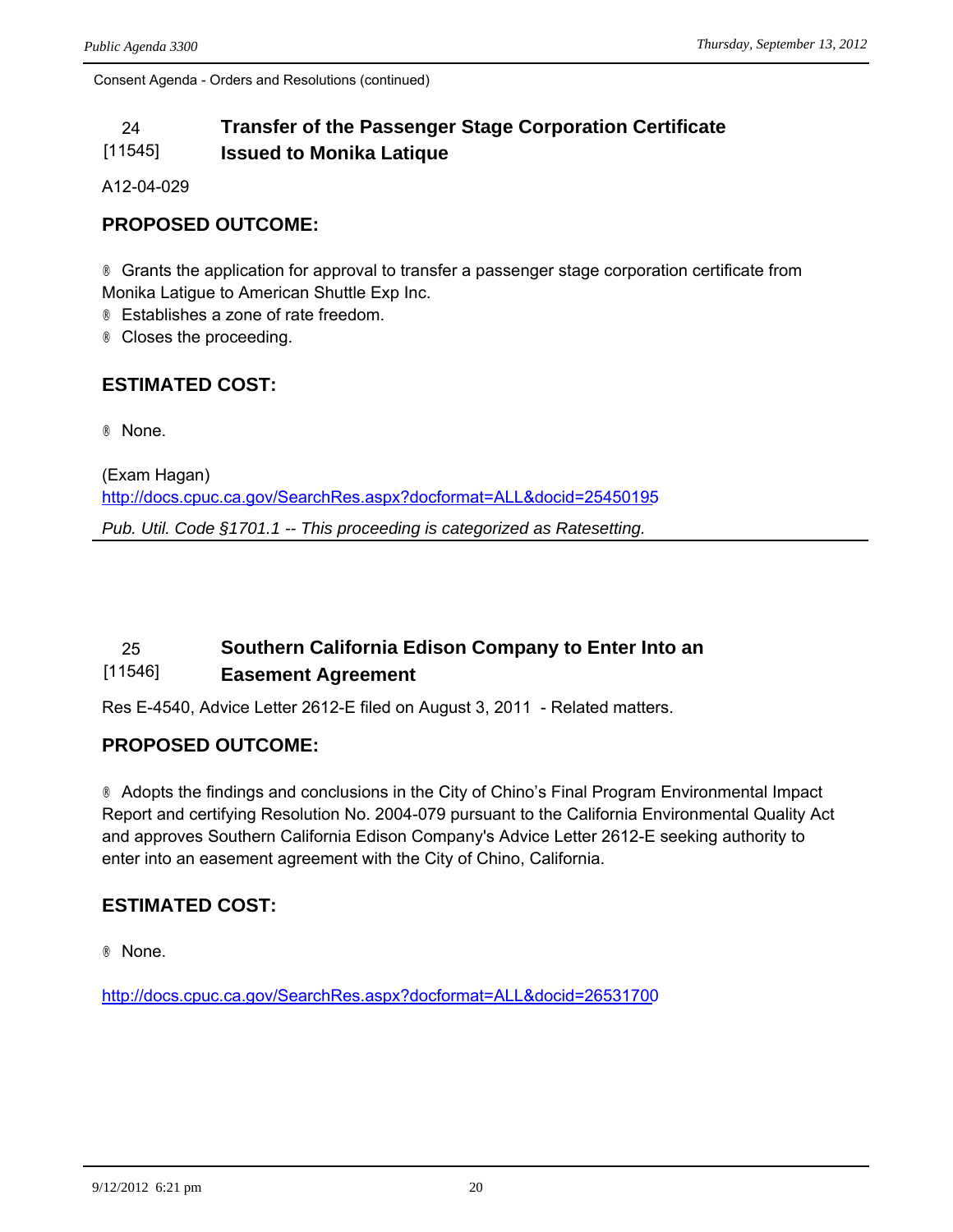### 26 **San Diego Gas & Electric Company's Purchase Agreement**  [11548] **for Renewable Energy Credits With Sierra Pacific Industries**

Res E-4536, Advice Letter (AL) 2357-E filed on May 10, 2012 and AL 2357-E-A filed on May 17, 2012 - Related matters.

# **PROPOSED OUTCOME:**

® Approves San Diego Gas & Electric Company's power purchase agreement for renewable energy credits with Sierra Pacific Industries without modification.

# **ESTIMATED COST:**

® Cost of the contract are confidential at this time.

<http://docs.cpuc.ca.gov/SearchRes.aspx?docformat=ALL&docid=27150657>

# 27 **Closure of Application 10-10-016**

[11552]

## A10-10-016

Application of Watertek, Inc., a California corporation for Authority to Sell and Del Oro Water Co., Inc. for Authority to Buy the Watertek, Inc. Water Utilities (Grand View Gardens and East Plano) in Tulare County and (Metropolitan) in Fresno County.

# **PROPOSED OUTCOME:**

® Order closing Application 10-10-016, given compliance by Del Oro Water Company, Inc. with Ordering paragraphs 1 through 3 of Decision 11-03-016. ® Closes the proceeding.

# **ESTIMATED COST:**

® None.

(Comr Sandoval - ALJ Wilson) <http://docs.cpuc.ca.gov/SearchRes.aspx?docformat=ALL&docid=26024308>

*Pub. Util. Code §1701.1 -- This proceeding is categorized as Ratesetting.*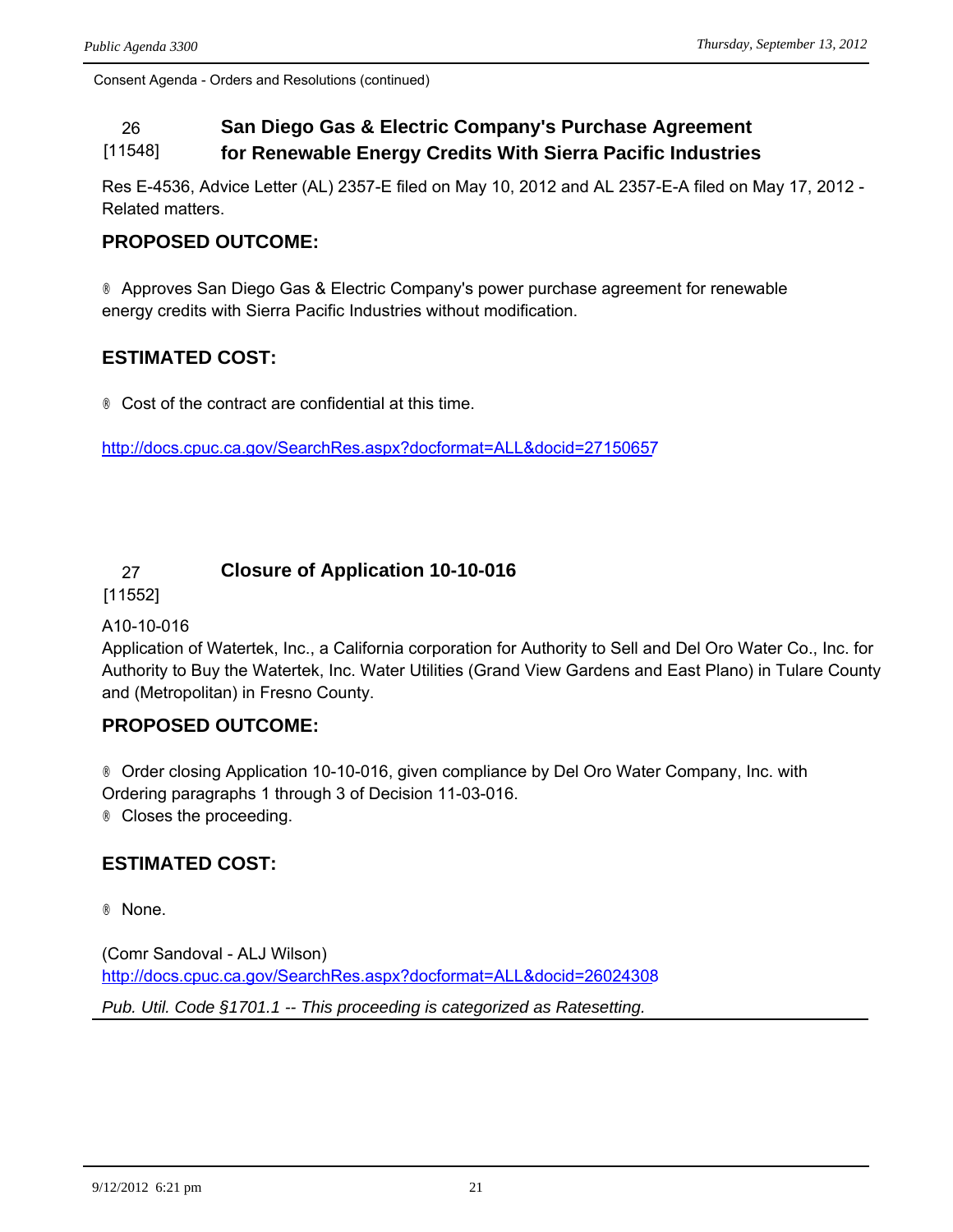### 28 **Pacific Gas and Electric Company to Enter Into an Easement**  [11554] **Agreement With MP Minto Associates, LP**

Res E-4541, Advice Letter 4081-E filed July 2, 2012 - Related matters.

# **PROPOSED OUTCOME:**

® Adopts the findings and conclusions in the County of Santa Cruz Planning Department's Mitigated Negative Declaration pursuant to the California Environmental Quality Act. ® Approves Pacific Gas and Electric Company's Advice Letter 4081-E seeking authority to enter into an easement agreement with MP Minto Associates, LP.

# **ESTIMATED COST:**

® None.

<http://docs.cpuc.ca.gov/SearchRes.aspx?docformat=ALL&docid=26562619>

# 29 **Order Extending Statutory Deadline**

[11557]

## A11-01-001

In the Matter of the Application of Apple Valley Ranchos Water Company for Authority to Increase Rates Charged for Water Service by \$3,896,586 or 20.0% in 2012, \$547,241 or 2.35% in 2013, and \$786,254 or 3.32% in 2014.

# **PROPOSED OUTCOME:**

® Extends statutory deadline for this proceeding to November 18, 2012.

# **ESTIMATED COST:**

® None.

(Comr Peevey - ALJ Long) <http://docs.cpuc.ca.gov/SearchRes.aspx?docformat=ALL&docid=26529083> *Pub. Util. Code §1701.1 -- This proceeding is categorized as Ratesetting.*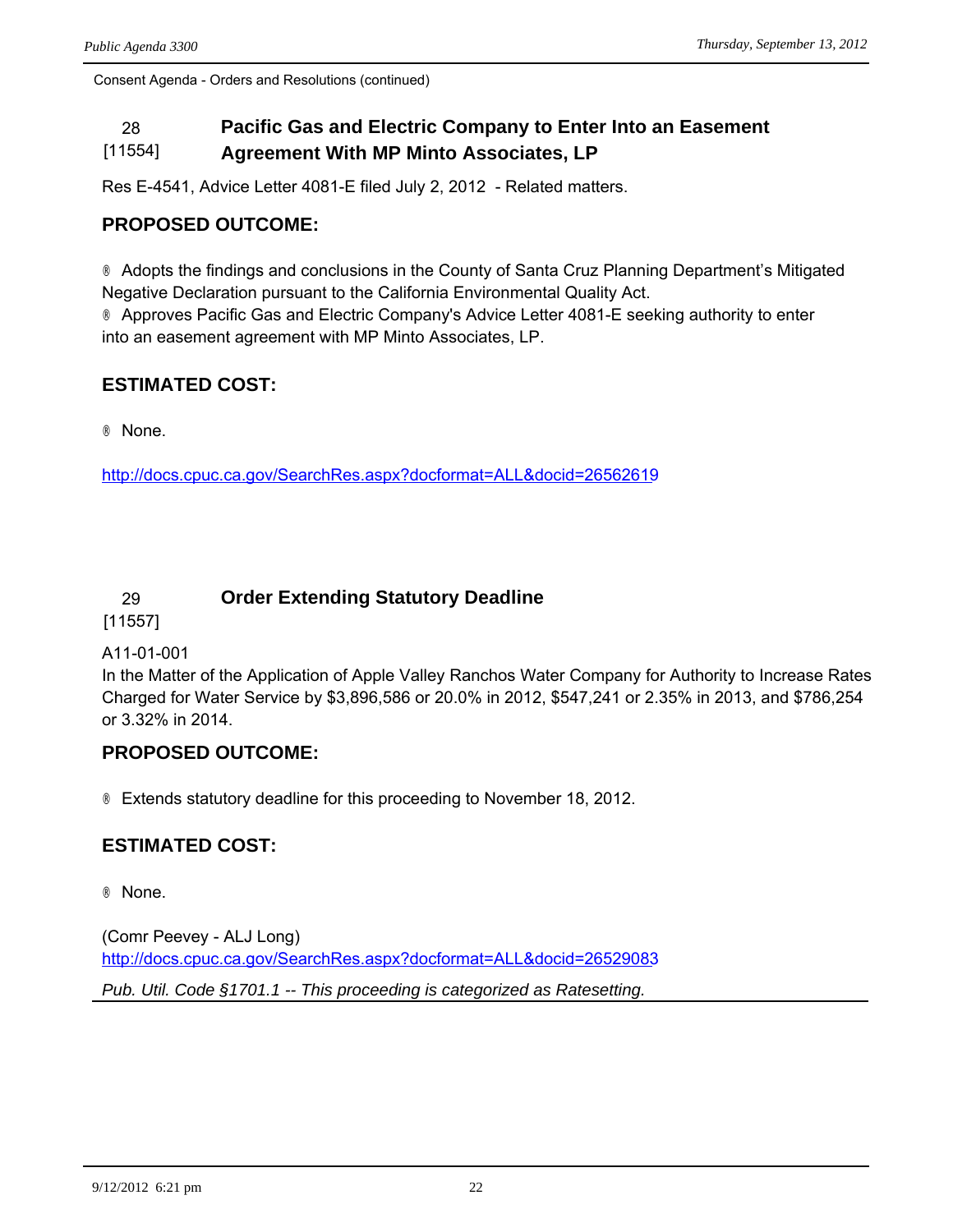# **Consent Agenda - Intervenor Compensation Orders**

#### 30 (Rev.) **Compensation to Clean Coalition**

[11465]

R11-05-005

Order Instituting Rulemaking to Continue Implementation and Administration of California Renewables Portfolio Standard Program.

# **PROPOSED OUTCOME:**

® Awards Clean Coalition \$17,699.19 in intervenor compensation for contributions to Decision (D) 11-11-012.

® Denies compensation for claimed contributions to D10-12-048.

# **ESTIMATED COST:**

® Southern California Edison Company (SCE) will pay a portion of the award, in the amount of \$10,511.47, plus interest.

® Pacific Gas and Electric Company, SCE, and San Diego Gas & Electric Company will pay a portion of the award in the amount of \$7,187.72, plus interest.

(Comr Ferron - ALJ DeAngelis) <http://docs.cpuc.ca.gov/SearchRes.aspx?docformat=ALL&docid=27153429>

*Pub. Util. Code § 311 – This item was mailed for Public Comment. Pub. Util. Code §1701.1 -- This proceeding is categorized as Ratesetting.*

Agenda 3299, Item 41 8/23/2012 (Staff)

09/12/2012 - This revision was not shown on the Agenda mailed to the public.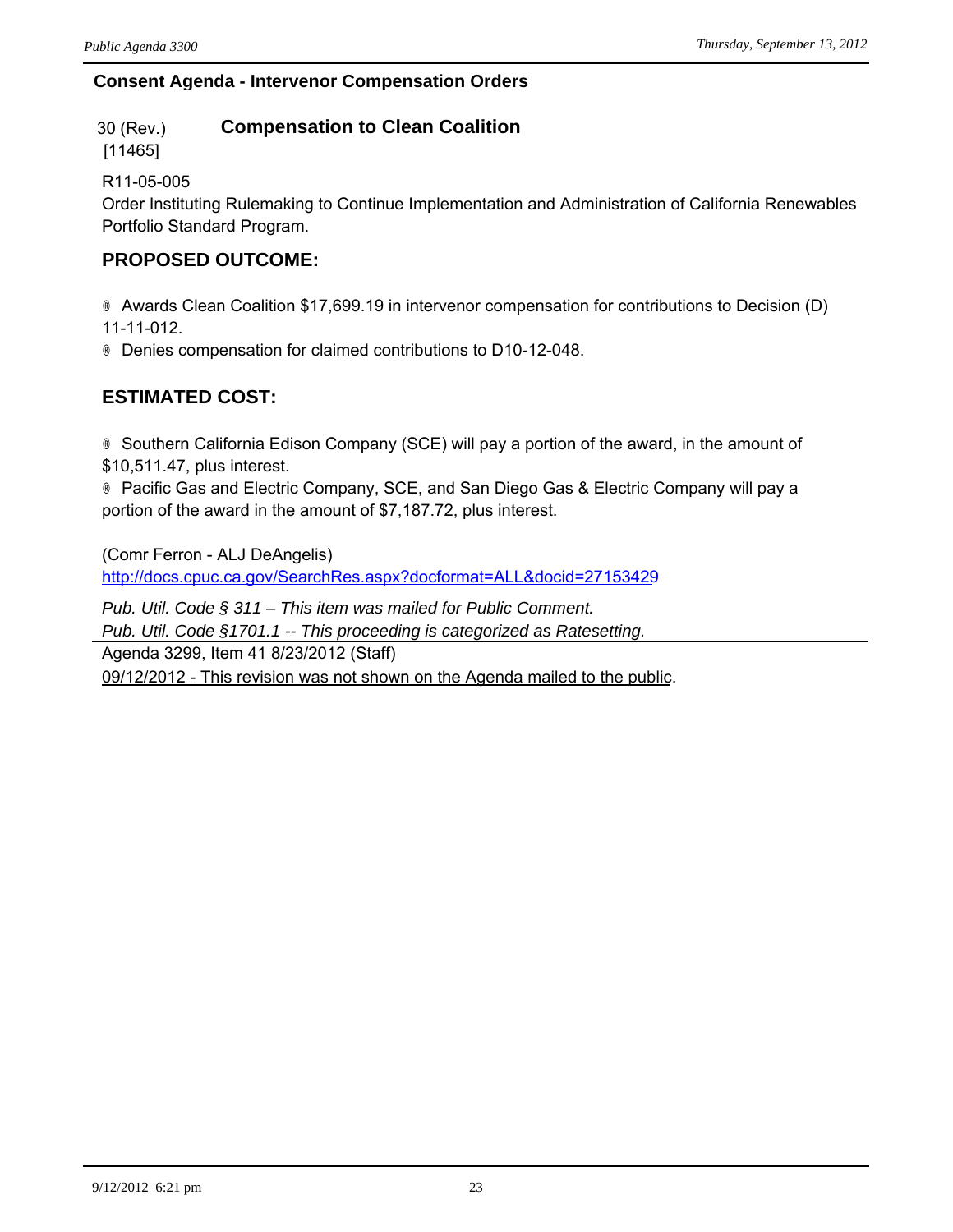Consent Agenda - Intervenor Compensation Orders (continued)

# 31 **Compensation to L. Jan Reid**

[11480]

## R11-05-005

Order Instituting Rulemaking to Continue Implementation and Administration of California Renewables Portfolio Standard Program.

# **PROPOSED OUTCOME:**

® Awards L. Jan Reid \$9,492.12 in intervenor compensation for substantial contributions to Decision 11-12-020.

# **ESTIMATED COST:**

® The awarded amount of \$9,492.12, plus interest, will be paid from the Commission's intervenor compensation fund.

(Comr Ferron - ALJ Simon) <http://docs.cpuc.ca.gov/SearchRes.aspx?docformat=ALL&docid=26019077>

*Pub. Util. Code § 311 – This item was mailed for Public Comment. Pub. Util. Code §1701.1 -- This proceeding is categorized as Ratesetting.* Agenda 3299, Item 42 8/23/2012 (Staff)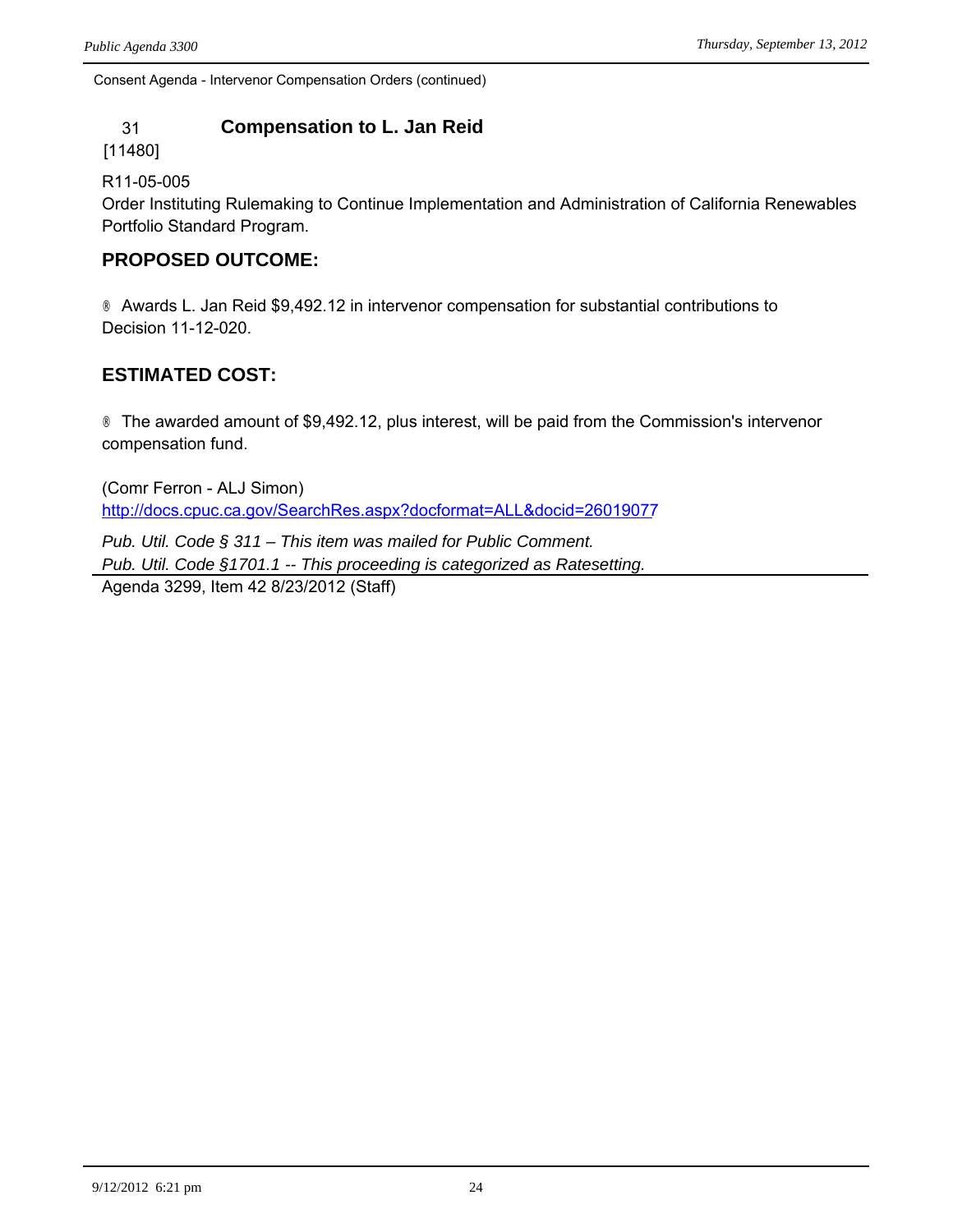Consent Agenda - Intervenor Compensation Orders (continued)

# 32 **Compensation to The Utility Reform Network**

### [11555]

## R09-04-012

Order Instituting Rulemaking on the Commission's Own Motion to Develop Standard Rules and Procedures for Regulated Water and Sewer Utilities Governing Affiliate Transactions and the Use of Regulated Assets for Non-Tariffed Utility Services (formerly called Excess Capacity).

# **PROPOSED OUTCOME:**

® Awards The Utility Reform Network \$8,921.00 in intervenor compensation for contributions to Decision 11-10-034.

# **ESTIMATED COST:**

® San Jose Water Company, California Water Service Company, Golden State Water Company, California-American Water Company, Valencia Water Company, Park Water Company, Suburban Water Company, San Gabriel Valley Water Company, and Great Oaks Water Company will pay the awarded amount of \$8,921.0, plus interest.

(Comr Peevey - ALJ Gamson) <http://docs.cpuc.ca.gov/SearchRes.aspx?docformat=ALL&docid=25327738>

*Pub. Util. Code §1701.1 -- This proceeding is categorized as Quasi-Legislative.*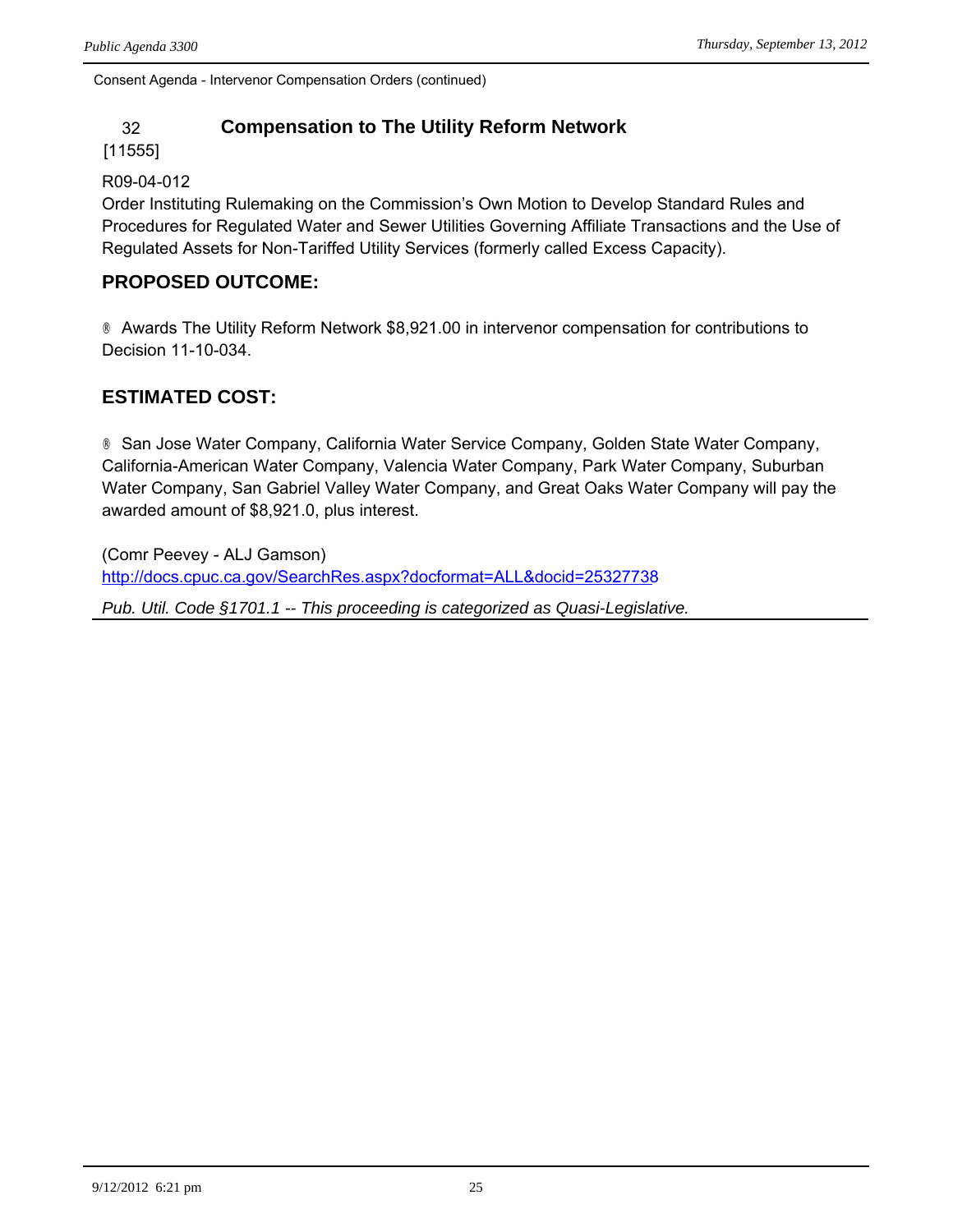Consent Agenda - Intervenor Compensation Orders (continued)

# 33 **Compensation to Consumer Federation of California**

### [11560]

### R11-10-003

Order Instituting Rulemaking on the Commission's own motion to determine the impact on public benefits associated with the expiration of ratepayer charges pursuant to Public Utilities Code Section 399.8.

# **PROPOSED OUTCOME:**

® Awards Consumer Federation of California \$11,050.00 in intervenor compensation for substantial contributions to Decision 11-12-035.

# **ESTIMATED COST:**

® Pacific Gas and Electric Company, Southern California Edison Company, and San Diego Gas & Electric Company will pay \$11,050, plus interest.

(Comr Peevey - ALJ Gamson) <http://docs.cpuc.ca.gov/SearchRes.aspx?docformat=ALL&docid=26567581>

*Pub. Util. Code §1701.1 -- This proceeding is categorized as Ratesetting.*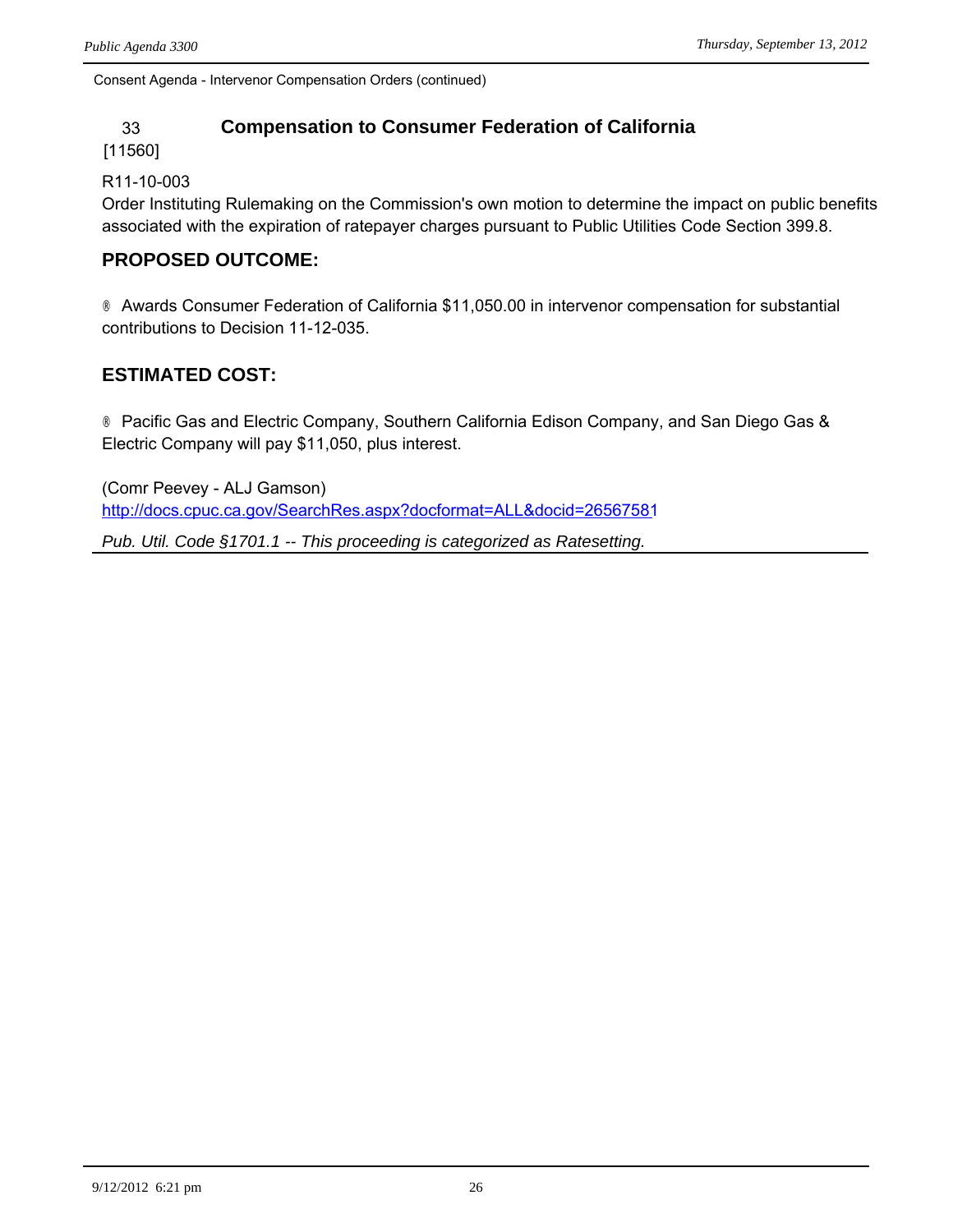## **Regular Agenda**

# **Regular Agenda - Energy Orders**

### 34 **Settlement Agreement Revising Distribution Level**  [11528] **Interconnection Rules and Regulations – Electric Tariff Rule 21 and Granting Motions to Adopt the Utilities' Rule 21 Transition Plans**

### R11-09-011

Order Instituting Rulemaking on the Commission's Own Motion to improve distribution level interconnection rules and regulations for certain classes of electric generators and electric storage resources.

# **PROPOSED OUTCOME:**

® Adopts in full a settlement that presents, among other things, a fundamentally reformed Electric Tariff Rule 21. Rule 21 governs the interconnection by electric generating facilities to the distribution systems of Pacific Gas and Electric Company (PG&E), Southern California Edison Company (SCE), and San Diego Gas & Electric Company (SDG&E.)

® Finds that the Proposed Settlement meets established criteria for approval of settlements by the Commission. The settlement is reasonable in light of the record, consistent with the law, and in the public interest.

® Specifically, the decision finds that the Proposed Settlement is reasonable in light of the record as it accomplishes a number of critical goals of this rulemaking by addressing policy and technical issues essential to timely, predictable and transparent interconnection to the distribution system; that the Proposed Settlement is consistent with the law as it establishes interconnection rules that will support the success of existing renewable distributed generation programs created by the Legislature and implemented by this Commission, including, but not limited to, the Net Energy Metering Program (Pub. Util. Code § 2827) and the Renewable Feed-In Tariff Program (Pub. Util. Code § 399.20); and that the Proposed Settlement is in the public interest as it is the result of compromise and agreement among a wide range of industry and ratepayer representatives and responds to the needs of today's distributed generation market.

® To implement the Revised Rule 21, PG&E, SCE, and SDG&E shall file Tier 1 Advice Letters within seven days, effective the date filed, with tariff sheets reflecting the revisions to Rule 21 as set out in the Proposed Settlement.

® Adopts transition plans so that each utility has a process in place to transition, as warranted, pending interconnection requests to the new provisions of Rule 21.

# **ESTIMATED COST:**

® Unknown.

(Comr Florio - ALJ DeAngelis) *Pub. Util. Code § 311 – This item was mailed for Public Comment. Pub. Util. Code §1701.1 -- This proceeding is categorized as Ratesetting.*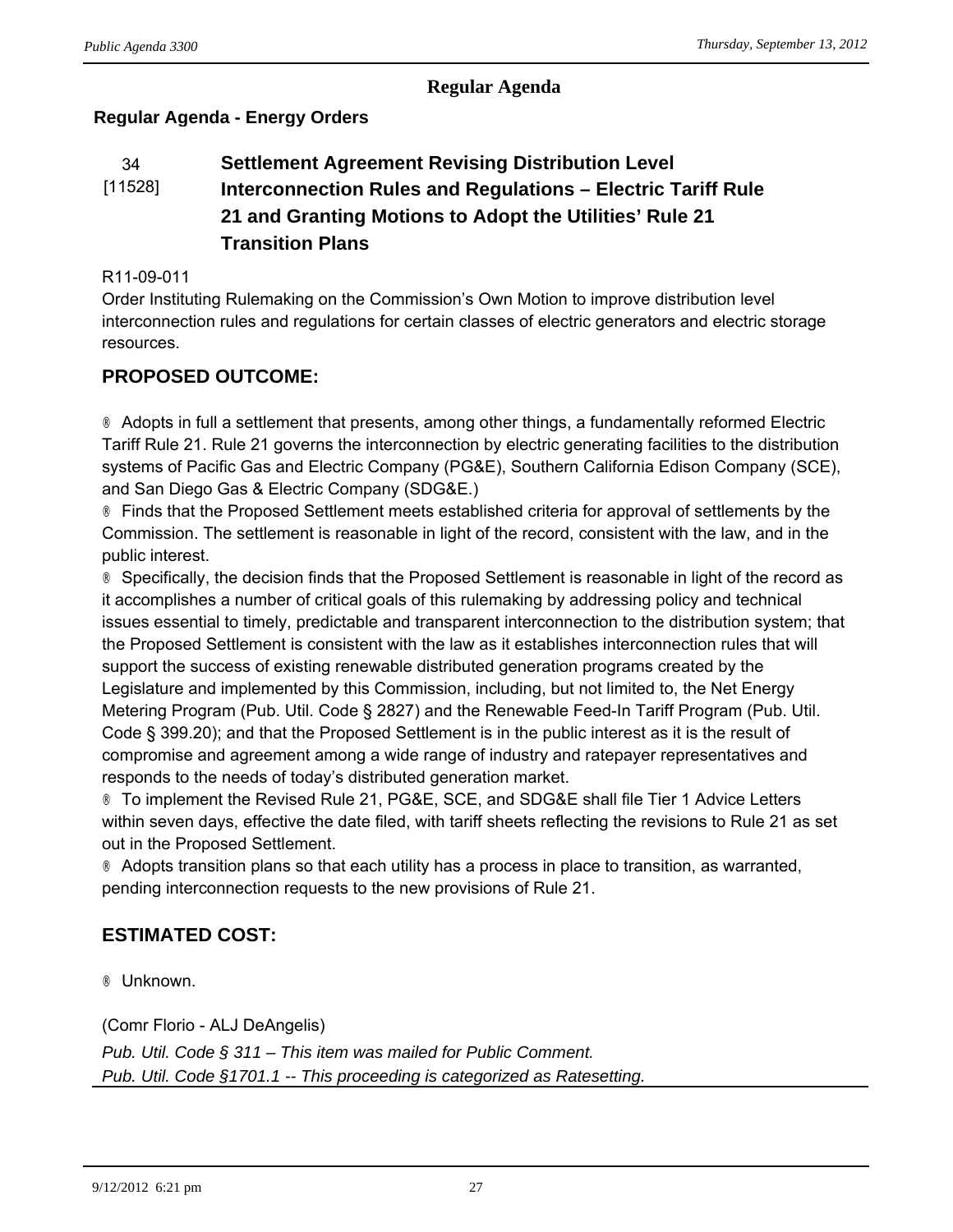# **Regular Agenda - Energy Resolutions and Written Reports**

### 35 **Solar Partners: XVI LLC, XVII LLC, XVIII LLC, XIX LLC and XX**  [11487] **LLC's Five Amended and Restated Power Purchase Agreements**

Res E-4522, Advice Letter (AL) 2339-E filed on April 6, 2009, AL 2339-E-A filed on May 20, 2009, AL 2339-E-B filed on June 10, 2010, AL 2339-E-C filed on November 28, 2011 and AL 2339-E-D filed on February 1, 2012 - Related matters.

# **PROPOSED OUTCOME:**

® Denies cost recovery for Solar Partners XVI LLC and Solar Partners XVII LLC. ® Approves cost recovery for Solar Partners XVIII LLC, Solar Partners XIX LLC and Solar Partners XX LLC.

# **ESTIMATED COST:**

® Actual costs are confidential at this time.

<http://docs.cpuc.ca.gov/SearchRes.aspx?docformat=ALL&docid=26215894>

*Pub. Util. Code § 311 – This item was mailed for Public Comment.*

Agenda 3299, Item 48 8/23/2012 (Peevey)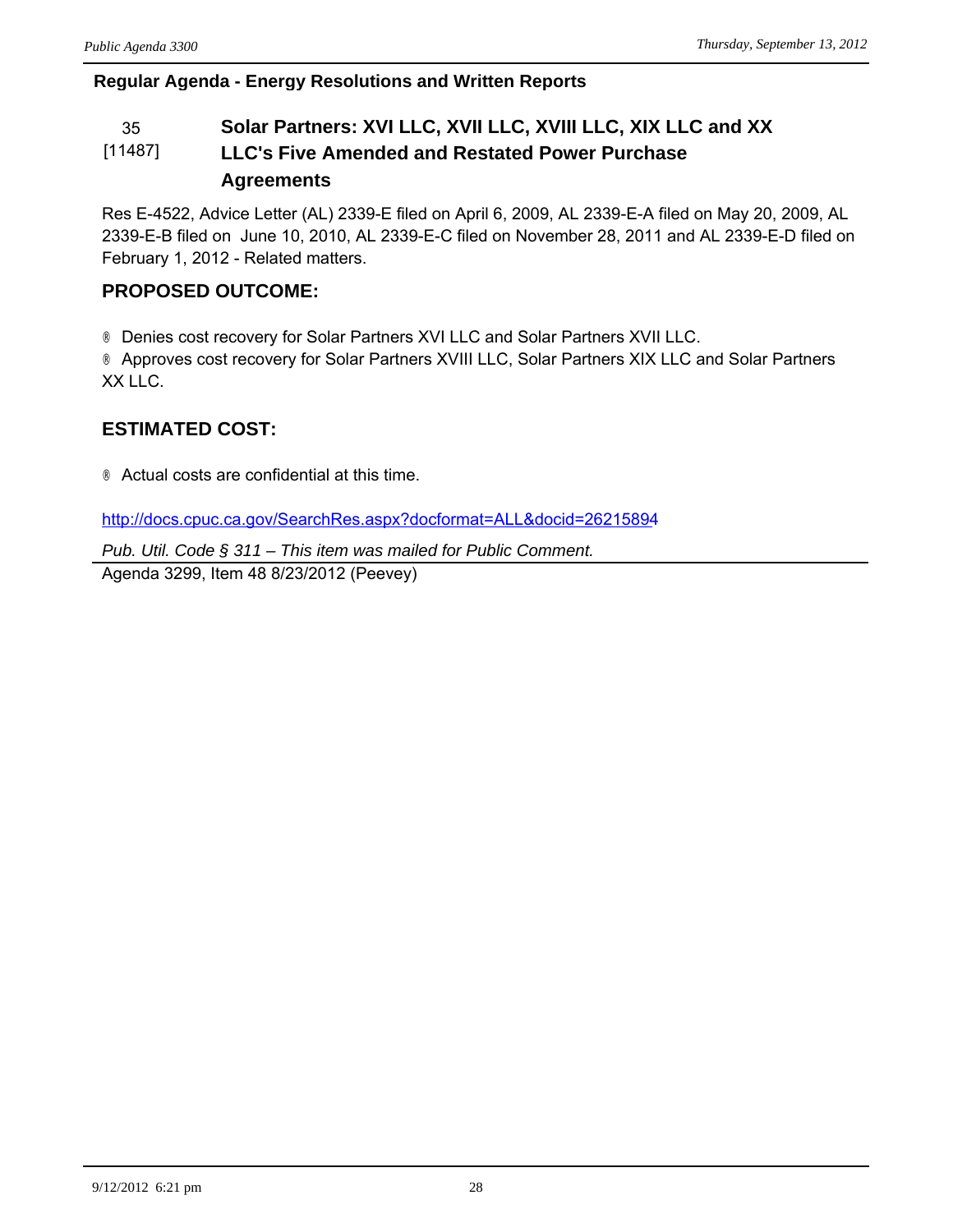Regular Agenda - Energy Resolutions and Written Reports (continued)

35a ALTERNATE TO ITEM 11487 (Rev.) [11593]

## **PROPOSED OUTCOME:**

® Denies cost recovery for Solar Partners XVI LLC, Solar Partners XVIII LLC and Solar Partners XIX.

® Approves cost recovery for Solar Partners XVII LLC and Solar Partners XX LLC.

# **ESTIMATED COST:**

® Actual costs are confidential at this time. <http://docs.cpuc.ca.gov/SearchRes.aspx?docformat=ALL&docid=27708212>

*Pub. Util. Code § 311 – This item was mailed for Public Comment.* 09/12/2012 - This item was not listed on the agenda distributed to the public.

### 36 **Pacific Gas and Electric Company's Agreements for the**  [11496] **Procurement of Renewable Energy Credits**

Res E-4520, Advice Letter (AL) 3600-E filed on January 26, 2010, AL 3632-E filed on March 12, 2010, AL 3854-E filed on June 2, 2011 and AL 3862-E filed on June 16, 2011 - Related matters.

## **PROPOSED OUTCOME:**

® Denies cost recovery for Pacific Gas and Electric Company's agreements for renewable energy credits, also referred to as green attributes, with Barclays Bank PLC, Sierra Pacific Industries, and TransAlta Corporation.

# **ESTIMATED COST:**

® None.

<http://docs.cpuc.ca.gov/SearchRes.aspx?docformat=ALL&docid=27152389>

*Pub. Util. Code § 311 – This item was mailed for Public Comment.* Agenda 3299, Item 49 8/23/2012 (Staff)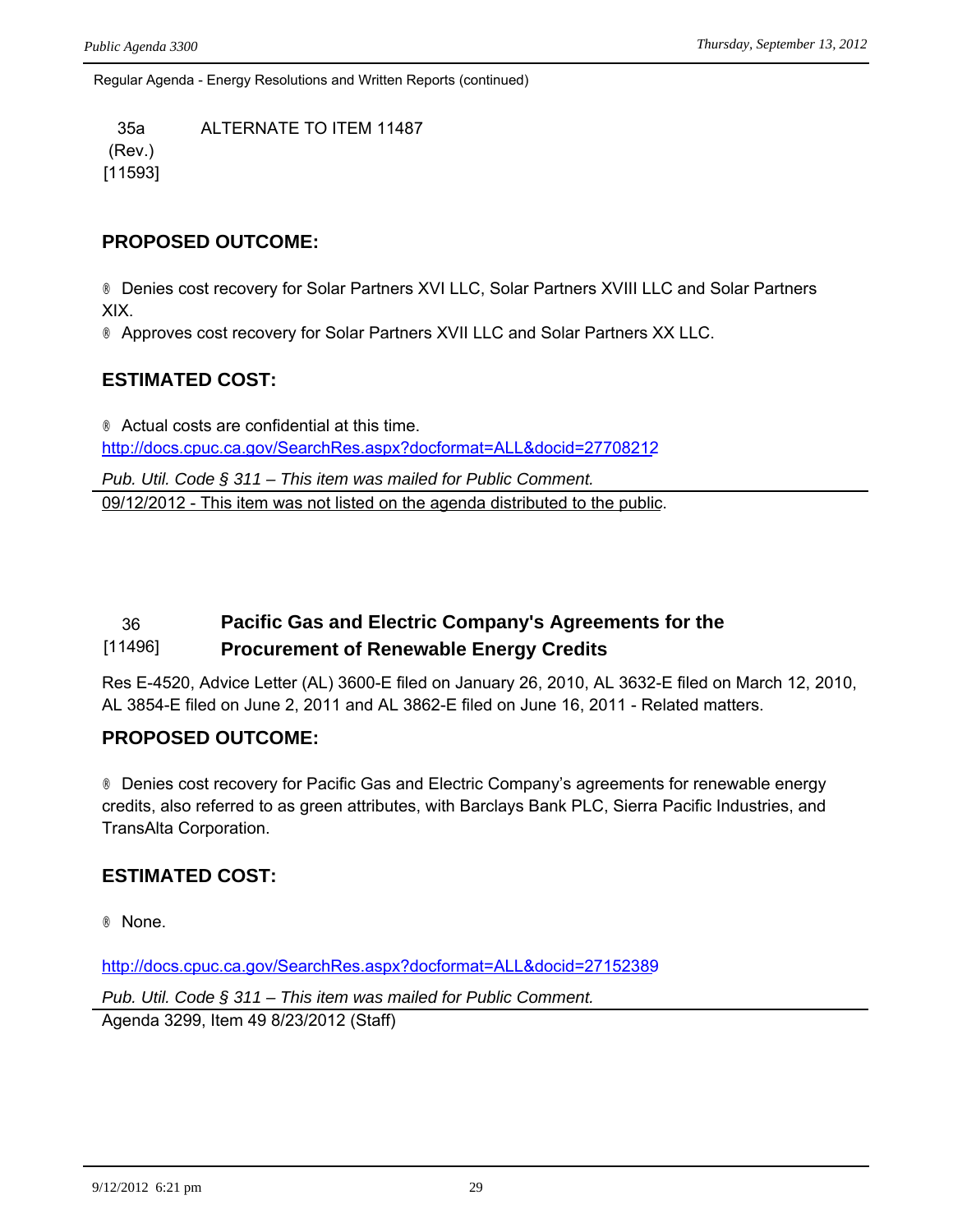Regular Agenda - Energy Resolutions and Written Reports (continued)

# 37 **Directs Invester-Owned Utilities to File a Supplement To**

#### [11515] **Modify Their Home Area Network Implementation Plans**

Res E-4527, Pacific Gas and Electric Company Advice Letter (AL) 3956-E filed on November 28, 2011, Southern California Edison Company's AL 2662-E filed on November 29, 2011 and San Diego Gas & Electric Company's AL 2307-E filed on November 29, 2011 - Related matters.

# **PROPOSED OUTCOME:**

® Directs Pacific Gas and Electric Company, Southern California Edison Company and San Diego Gas & Electric Company to revise their respective "Home Area Network Implementation Plan" filings to satisfy the intent and requirements of Ordering Paragraph 11 of the California Public Utilities Commission's Customer Data Access & Privacy Decision 11-07-056.

# **ESTIMATED COST:**

® None.

<http://docs.cpuc.ca.gov/SearchRes.aspx?docformat=ALL&docid=586897>

*Pub. Util. Code § 311 – This item was mailed for Public Comment.*

### 38 **Pacific Gas and Electric Company's Amended and Restated**  [11534] **Power Purchase Agreement With Bottle Rock Power LLC - OPTION A**

Res E-4521, Advice Letter 4048-E filed on May 25, 2012 - Related matters.

# **PROPOSED OUTCOME:**

® Denies cost recovery for the amended and restated power purchase agreement between Pacific Gas and Electric Company and Bottle Rock Power LLC, owned by private investment companies.

# **ESTIMATED COST:**

® Actual costs are confidential at this time.

<http://docs.cpuc.ca.gov/SearchRes.aspx?docformat=ALL&docid=26562578> *Pub. Util. Code § 311 – This item was mailed for Public Comment.*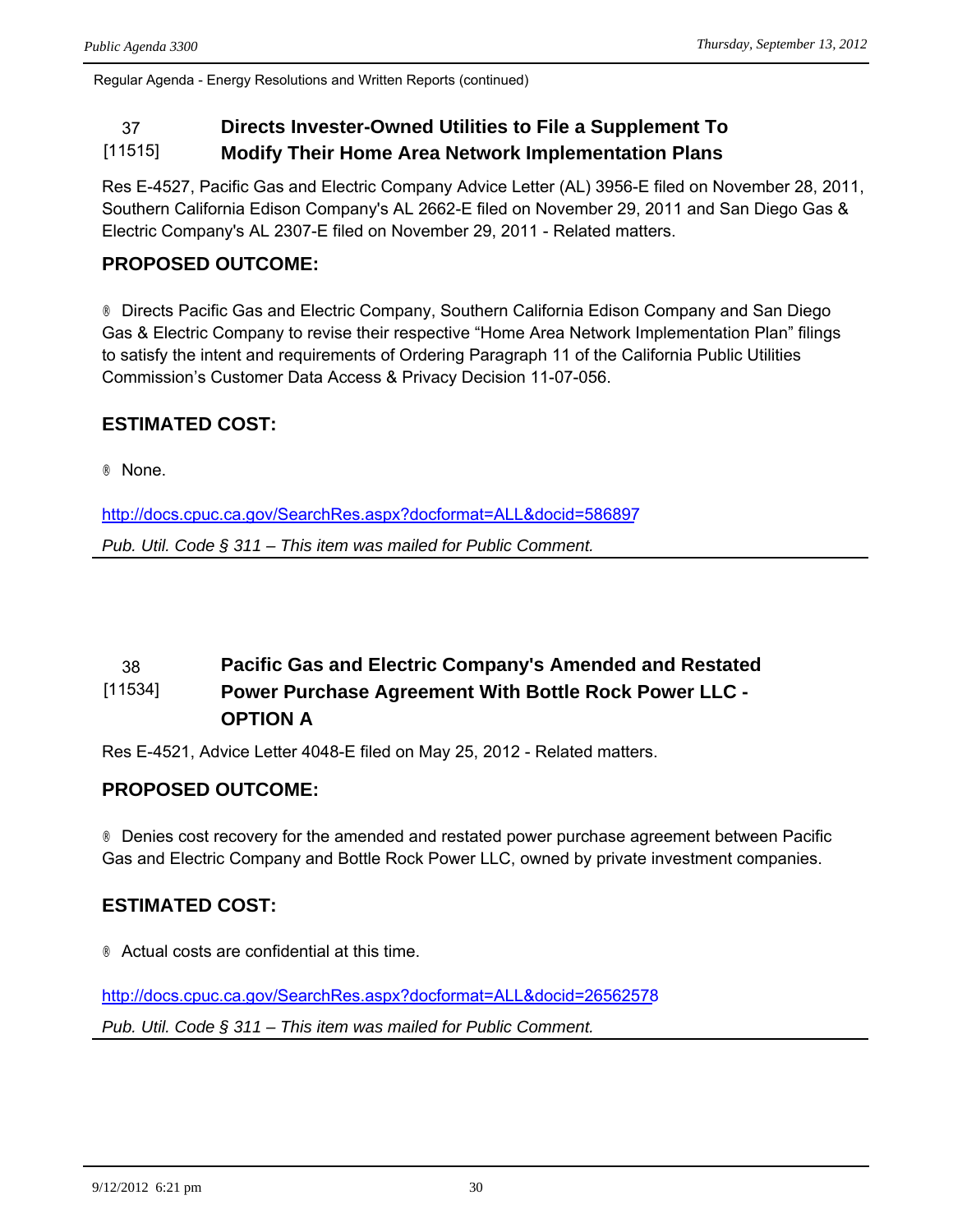Regular Agenda - Energy Resolutions and Written Reports (continued)

38a OPTION B

### [11535]

Advice Letter 4048-E filed on May 25, 2012 - Related matters.

## **PROPOSED OUTCOME:**

® Approves cost recovery for the amended and restated power purchase agreement between Pacific Gas and Electric Company and Bottle Rock Power LLC, owned by private investment companies.

# **ESTIMATED COST:**

® Actual costs are confidential at this time.

<http://docs.cpuc.ca.gov/SearchRes.aspx?docformat=ALL&docid=26563356>

*Pub. Util. Code § 311 – This item was mailed for Public Comment.*

### 39 **Pacific Gas & Electric Company's Extension of a Power**  [11550] **Purchase Agreement With Bailey Creek**

Res E-4528, Advice Letter 4069-E filed on June 22, 2012 - Related matters.

## **PROPOSED OUTCOME:**

® Approves without modification the extension of a power purchase agreement with Bailey Creek while Bailey Creek seeks to obtain a California Independent System Operator Resource ID.

# **ESTIMATED COST:**

® Approves the extension of the expired contract with no modifications.

<http://docs.cpuc.ca.gov/SearchRes.aspx?docformat=ALL&docid=27152771>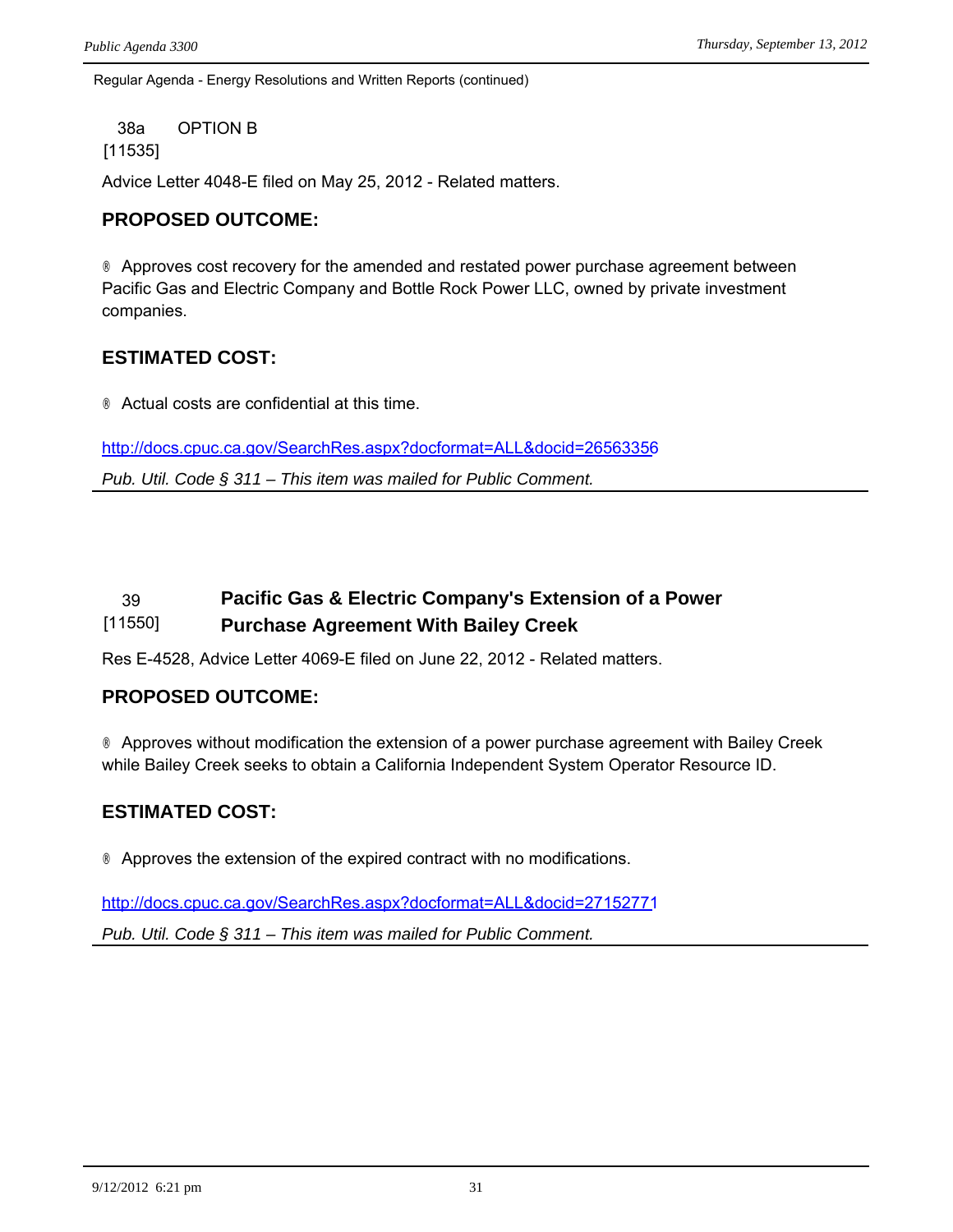# **Regular Agenda - Communication Orders**

# 40 **Approval of Settlement Agreement**

## [11340]

## I09-01-018

Investigation on the Commission's Own Motion into the Operations and Practices of Southern California Edison Company, Cellco Partnership LLP d/b/a Verizon Wireless, Sprint Communications Company LP, NextG Networks of California, Inc. and Pacific Bell Telephone Company d/b/a AT&T California and AT&T Mobility LLC, Regarding the Utility Facilities and the Canyon Fire in Malibu of October 2007.

# **PROPOSED OUTCOME:**

® Approves a settlement agreement between the Commission's Consumer Protection and Safety Division and the following Respondents: AT&T Mobility LLC, Sprint Telephony PCS, L.P., and Cellco Partnership LLP, d/b/a Verizon Wireless. The settlement resolves all issues regarding the Settling Respondents' involvement with the Malibu Canyon Fire in October of 2007.

® Requires the Settling Respondents to pay \$12 million. Of this amount, \$6.9 million will be paid to the State's General Fund and \$5.1 million to the Enhanced Infrastructure and Inspection Fund (EIIF) that will be established pursuant to the settlement agreement. The money paid to the EIIF will be used to strengthen utility poles in Malibu Canyon and to conduct a statistically valid survey of joint-use poles in Southern California Edison Company's (SCE) service territory for compliance with General Order (GO) 95 safety factor requirements.

® The Commission's approval of the Settlement Agreement is subject to the following conditions:

® (1) The Settling Respondents shall: (a) establish a bank account to receive and disburse funds for the EIIF, and (b) deposit \$5.1 million into the EIIF bank account within 45 days from the effective date of today's decision.

® (2) If \$5.1 million is not adequate to accomplish the objectives of the EIIF that are specified in the settlement agreement, the Settling Respondents shall deposit sufficient additional funds into the EIIF to complete these objectives.

® (3) The following activities shall be completed within 18 months: conducting a statistically valid survey of joint-use poles in SCE's service territory for compliance with GO 95 safety factor requirements.

® (4) The following activities shall be completed within 30 months: upgrading the safety factor for utility poles along 3.38 miles of Malibu Canyon Road.

® (5) The EIIF shall only pay for material, labor, and services that are directly related to Items 3 and 4 above. The EIIF shall not pay for internal administrative and overhead costs incurred by the Settling Respondents.

# **ESTIMATED COST:**

® There are no costs to customers.

(Comr Simon - ALJ Kenney) <http://docs.cpuc.ca.gov/SearchRes.aspx?docformat=ALL&docid=26216108>

*Pub. Util. Code § 311 – This item was mailed for Public Comment. Pub. Util. Code §1701.1 -- This proceeding is categorized as Adjudicatory.*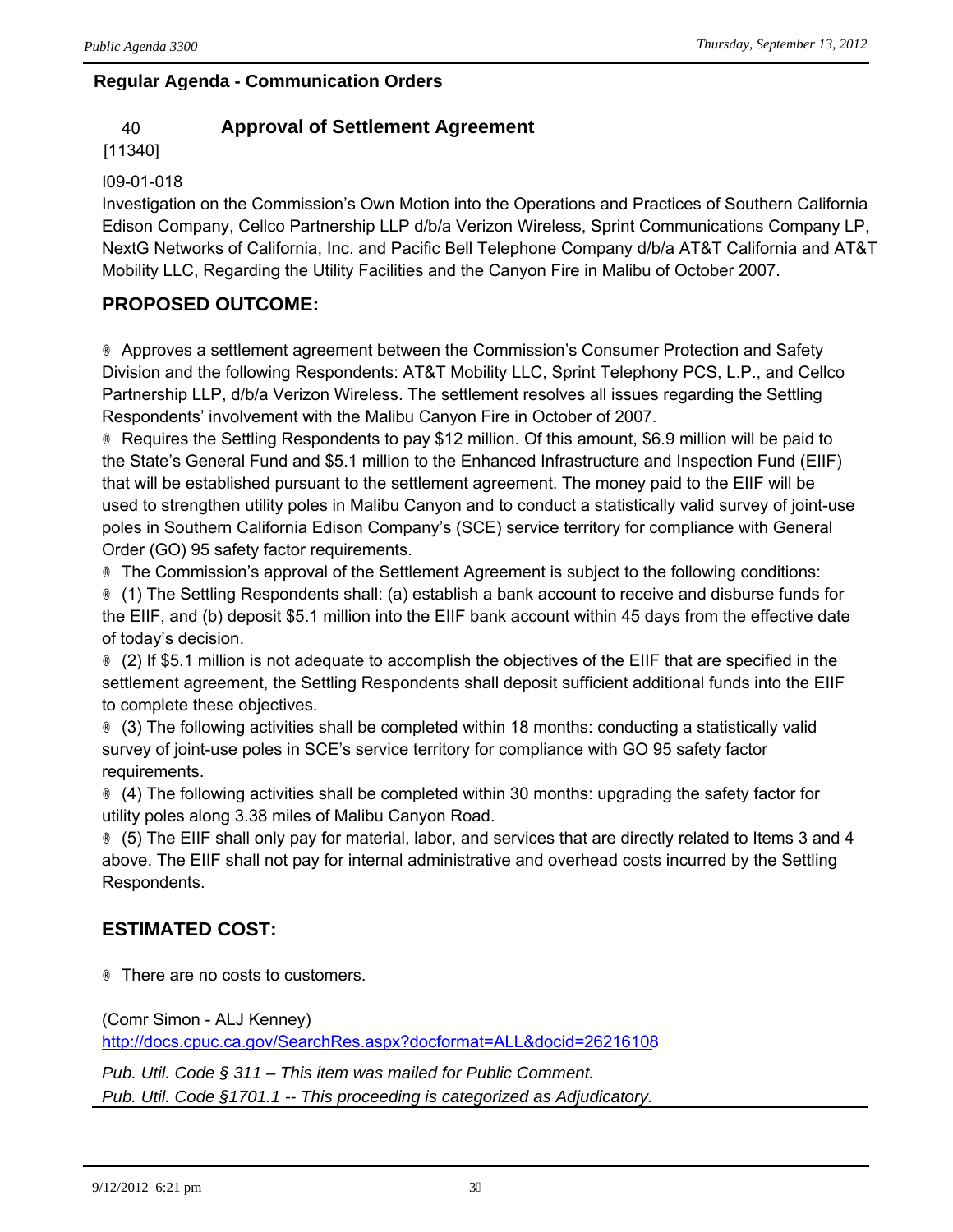## **Regular Agenda - Communication Orders**

Agenda 3296, Item 10 6/21/2012 (Ferron); Agenda 3298, Item 38 8/2/2012 (Simon); Agenda 3299, Item 52 8/23/2012 (Simon)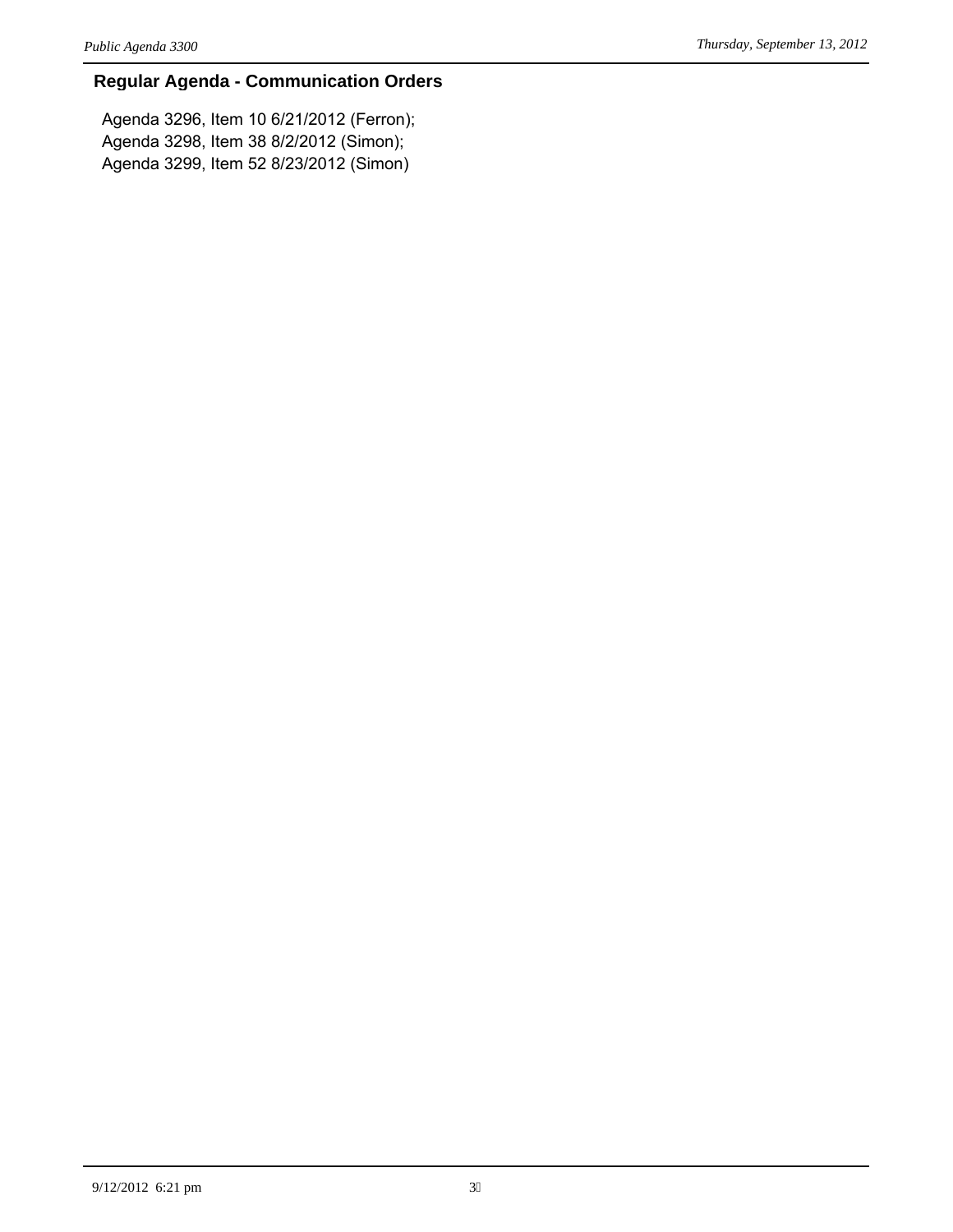# **Regular Agenda - Water/Sewer Orders**

### 41 **California Water Service Company's Petition to Modify**  [11521] **Decision 06-11-053**

## A05-10-035

In the Matter of the Application of California Water Service Company, a corporation, for authority to Implement a Low-Income Ratepayer Assistance Program in compliance with Decision 03-09-021 in Application 01-09-062.

## **PROPOSED OUTCOME:**

® Adopts All-Party Settlement Agreement modifying collection of surcharge for Low-Income Ratepayer Assistance program.

® Closes the proceeding.

# **ESTIMATED COST:**

® None.

(Comr Sandoval - ALJ McKinney) http://docs.cpuc.ca.gov/SearchRes.aspx?docformat=ALL&docid=27152331

*Pub. Util. Code §1701.1 -- This proceeding is categorized as Ratesetting.* Agenda 3299, Item 36 8/23/2012 (Simon)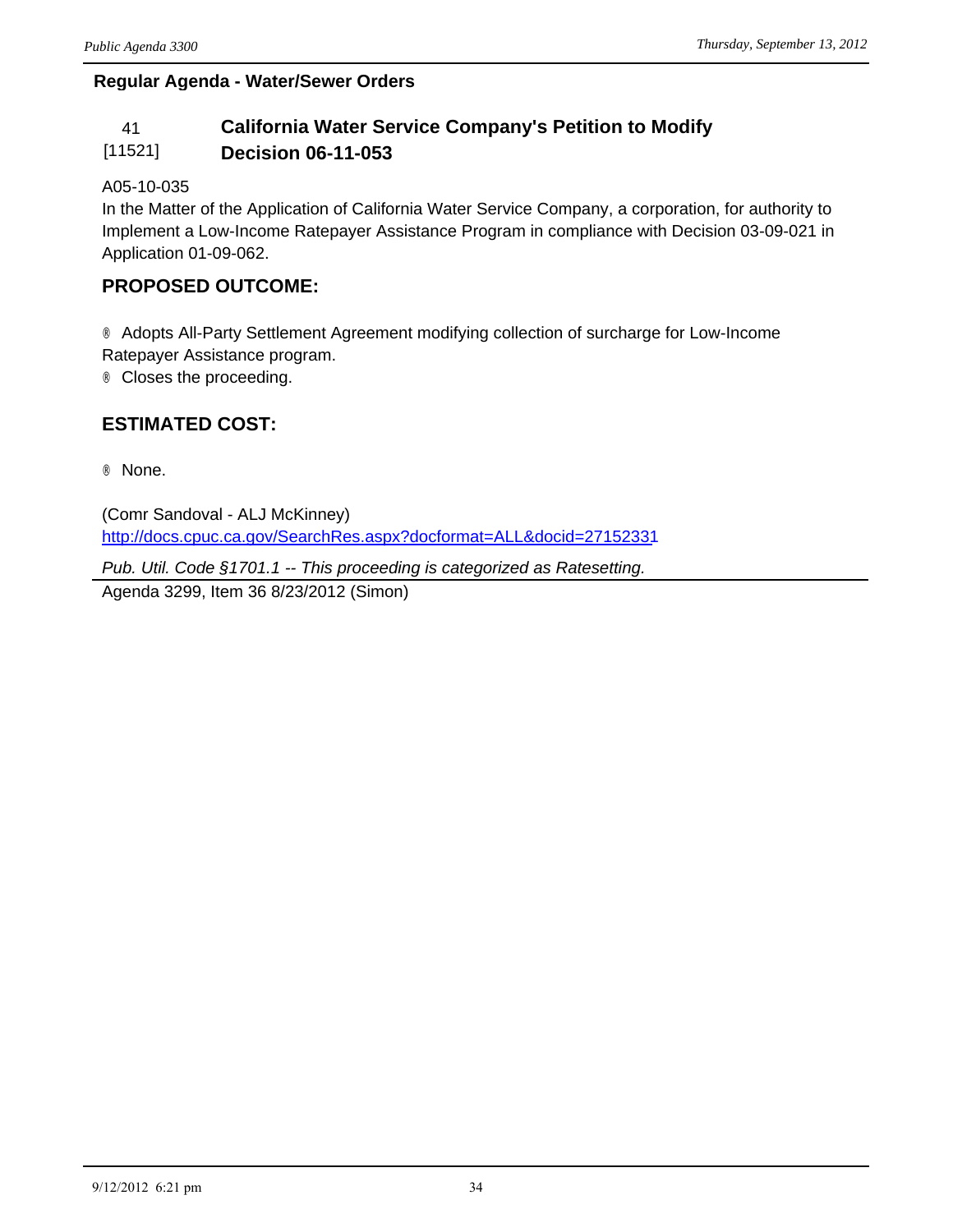## **Regular Agenda - Transportation/Rail Safety Resolutions and Reports**

### 42 **California Transportation Commission's Recommendation**  [11513] **for Funding for Fiscal Year 2013-2014**

Res SX-104

# **PROPOSED OUTCOME:**

® Recommendation to the California Transportation Commission for increasing funding under the California Public Utilities Code section 1231.1 to an amount of \$3,850,000 to be set aside in fiscal year 2013-14 for maintaining automatic grade crossing protection devices.

# **ESTIMATED COST:**

® Not within the scope of this resolution.

<http://docs.cpuc.ca.gov/SearchRes.aspx?docformat=ALL&docid=27151855>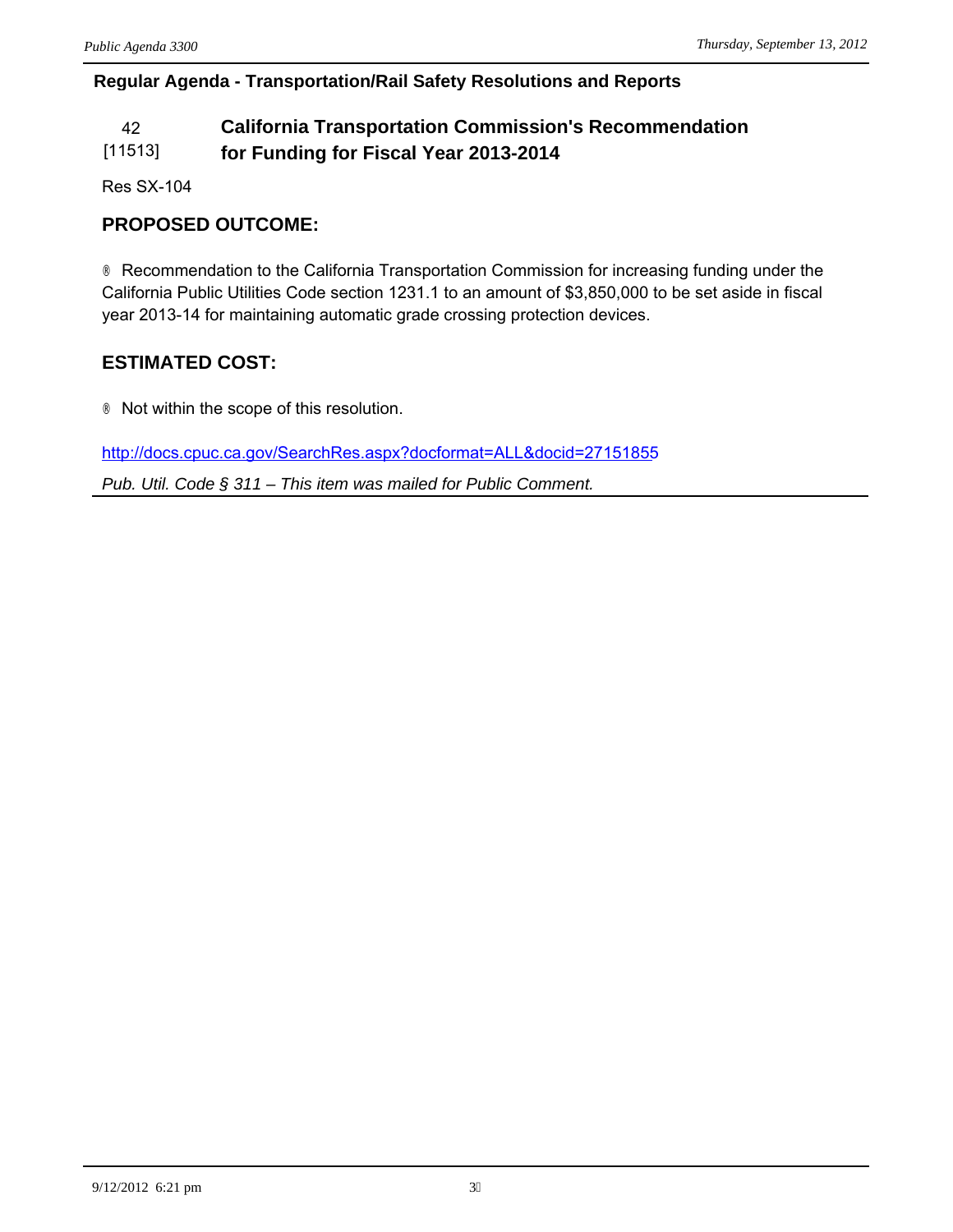# **Regular Agenda - Legal Division Matters**

#### 43 (Rev.) [11182] **New Regulations Regarding Disclosure of Records and Requests of Confidential Treatment of Records**

## Res L-436

Interim Resolution regarding adoption of new regulations regarding public access to records of the California Public Utilities Commission and requests for confidential treatment of records.

*Pub. Util. Code § 311 – This item was mailed for Public Comment.*

Agenda 3292, Item 72 4/19/2012 (Staff); Agenda 3294, Item 42 5/24/2012 (Staff); Agenda 3298, Item 39 8/2/2012 (Staff); Agenda 3299, Item 53 8/23/2012 (Sandoval) 09/12/2012 - This revision was not shown on the Agenda mailed to the public.

### 44 **Comments Before the Federal Communications Commission**  [11559] **In the Matter of Inquiry Concerning the Deployment of Advanced Telecommunications Capability to All Americans in a Reasonable and Timely Fashion**

GN Docket No.12-228; (FCC 12-91); rel. August 21, 2012

The Federal Communications Commission (FCC) is soliciting data and information that will inform its determination as to "whether advanced telecommunications capability is being deployed to all Americans in a reasonable and timely fashion", and allow it to evaluate all of the factors that influence the availability of broadband to all Americans.

The FCC also is examining critically how it should define "advanced telecommunications capability".

Staff seeks authority to file comments on behalf of the California Public Utilities Commission.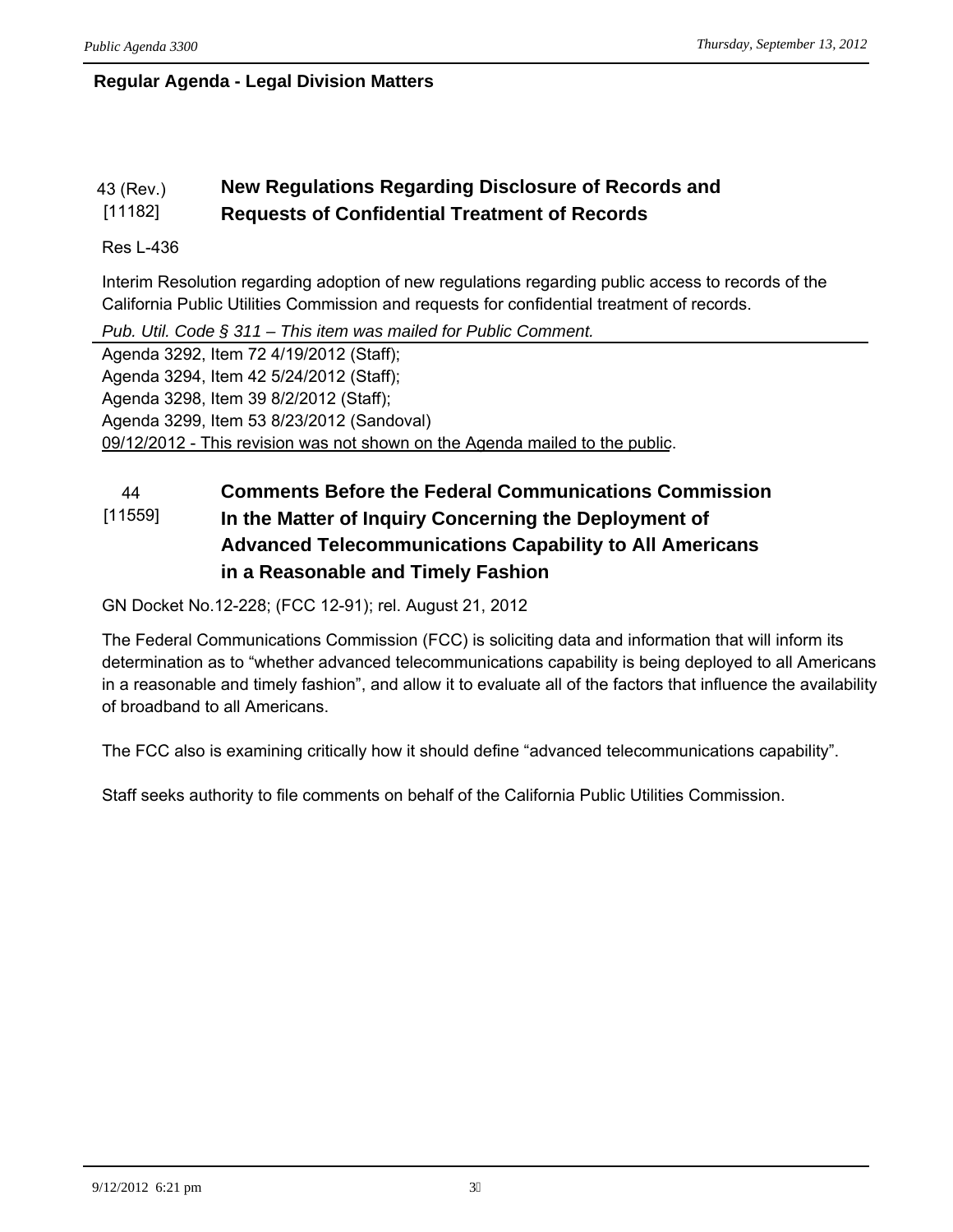## **Regular Agenda - Legislative and Other Matters**

# 45 **Renewable Energy Resources: Biomethane**

[11115]

## AB 1900 (Gatto)

This bill would require the California Public Utilities Commission (CPUC) to develop reasonable, prudent, and minimally restrictive testing protocols for gas collected from a solid waste landfill that is to be injected into a common carrier pipeline to determine if the gas contains chemicals known to the state to cause cancer or reproductive toxicity and would require a gas corporation to accept biomethane into its pipeline, provided the biomethane meets the heating and purity requirements established by the CPUC.

(Legislative Subcommittee Recommendation:\_\_\_\_\_\_\_\_\_\_\_\_\_\_\_\_\_\_).

Agenda 3291, Item 59 3/22/2012 (Staff); Agenda 3292, Item 76 4/19/2012 (Staff); Agenda 3293, Item 37 5/10/2012 (Staff); Agenda 3294, Item 43 5/24/2012 (Staff); Agenda 3295, Item 38 6/7/2012 (Staff); Agenda 3296, Item 51 6/21/2012 (Staff); Agenda 3297, Item 41 7/12/2012 (Staff); Agenda 3298, Item 45 8/2/2012 (Staff); Agenda 3299, Item 56 8/23/2012 (Staff)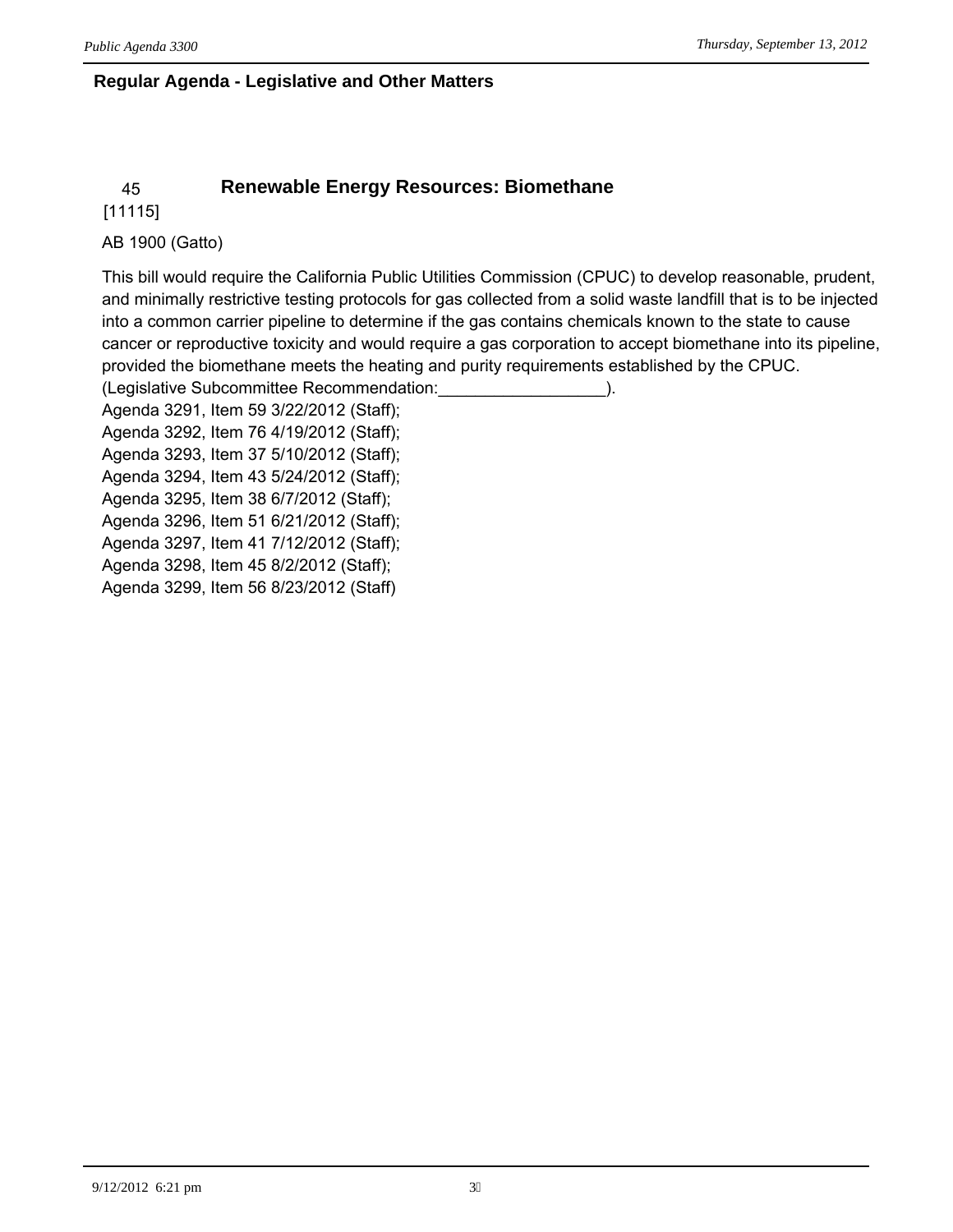# **Regular Agenda - Commissioner Reports**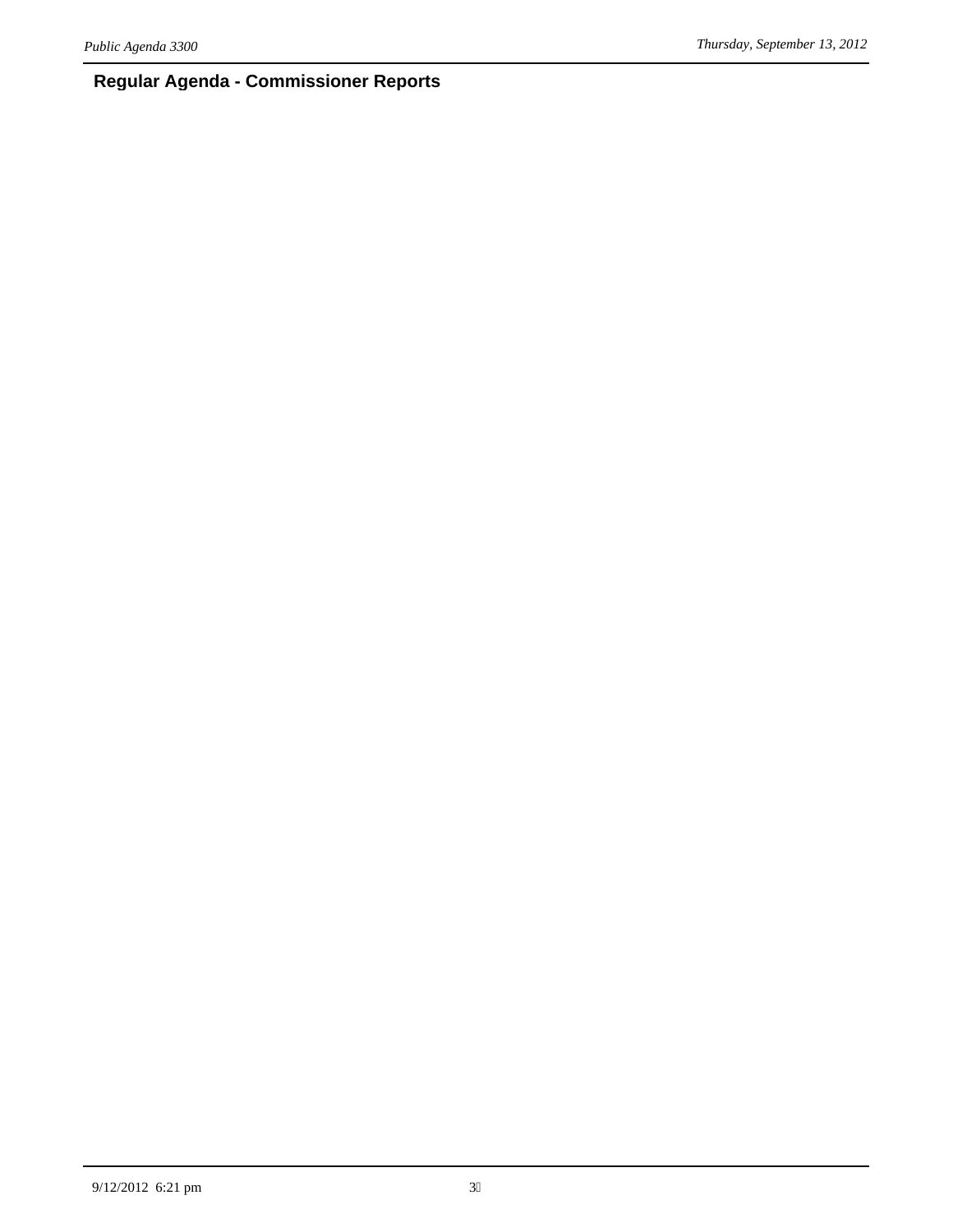## **Regular Agenda - Management Reports and Resolutions**

### 46 **Report and Discussion by Consumer Protection and Safety**  [11537] **Division on Recent Safety Program Activities**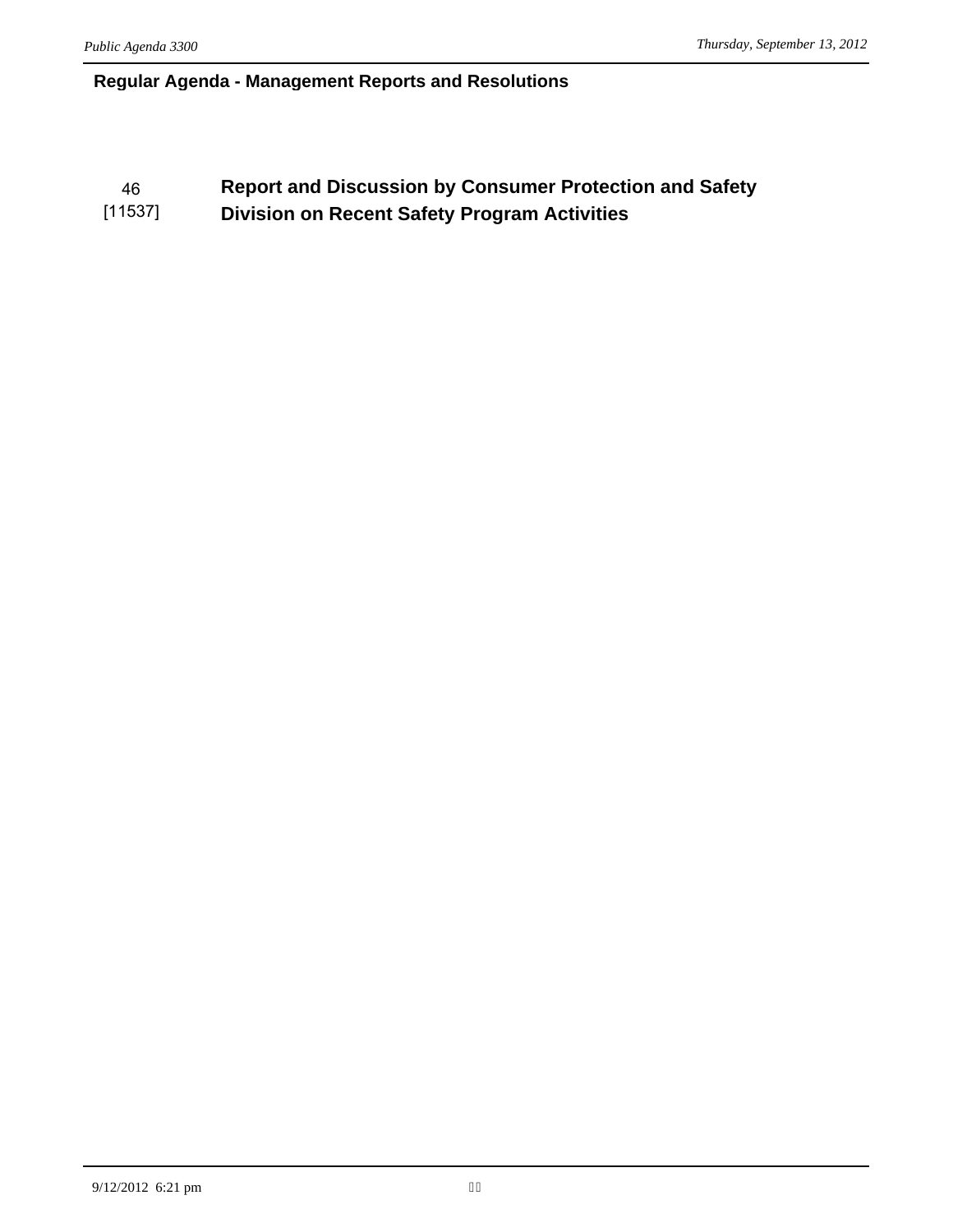## **Closed Session**

*This notice is furnished under Government Code Sections 11125 and 11126.3. The Commission will meet in Closed Session following the Public Session of its regularly scheduled meeting. In the Closed Session, the Commission may consider personnel matters as provided under Government Code Section 11126(a), institution of proceedings or disciplinary actions against any person or entity under the jurisdiction of the Commission as provided under Government Code Sections 11126(d)(2) and 11126(e)(2)(C)(i), and pending litigation as provided under Government Code Section 11126(e). Additional items may be added to the closed session agenda pursuant to Gov. Code Section 11126.3(d). If in Closed Session the Commission votes to appoint, employ, or dismiss a public employee, the Commission will thereafter reconvene in Open Session to make the disclosures required by Government Code Sections 11125.2 and 11126.3(f).*

## **Closed Session - Applications for Rehearing**

# 47 **Conference With Legal Counsel - Application for Rehearing** [11538]

Compilation of applications for rehearing recently filed with the Commission.

*Gov. Code § 11126(e)(2)(B)(i), allows this item to be considered in Closed Session.*

## 48 **Conference with Legal Counsel - Application for Rehearing** [11539]

## A10-05-015

Disposition of application for rehearing of Resolution E-4250 (Resolution) filed by Pacific Gas and Electric Company. The Resolution clarified that utilities should not solicit or accept opt-out requests to Community Choice Aggregation (CCA) service until the customers receive proper notification regarding the CCA program pursuant to Public Utilities Code section 366.2(c)(15)(A-C). The Resolution also promulgated rules preventing utilities from refusing to sell electricity to CCAs and from offering goods, services, or programs to induce local governments not to participate in a CCA.

*Gov. Code § 11126(e)(2)(B)(i), allows this item to be considered in Closed Session.*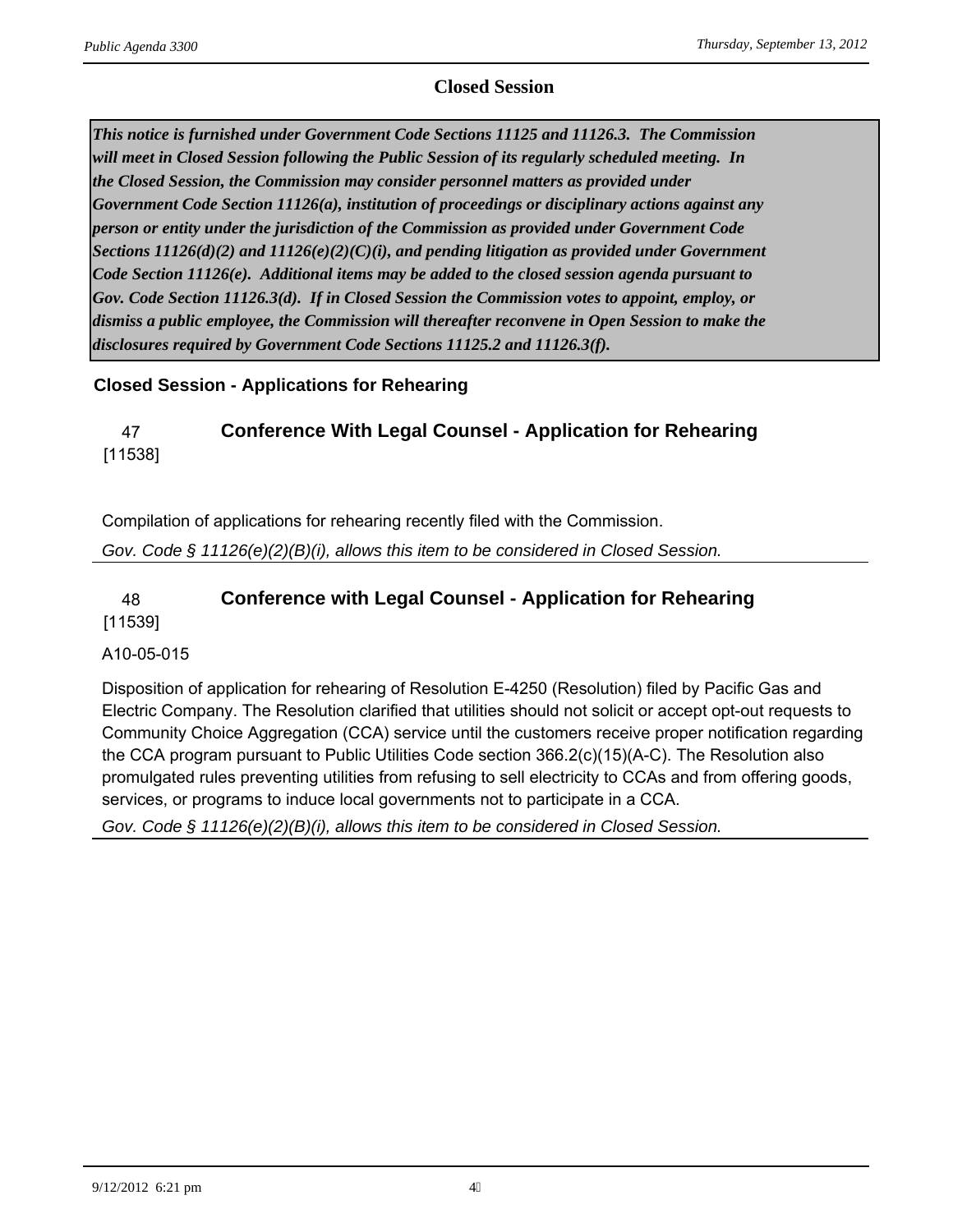## **Closed Session - Initiation of Litigation - Non-Federal**

Consideration of possible Commission initiation of, or intervention in, litigation. *Gov. Code § 11126(e)(2)(C)(i) and/or § 11126(d)(2), allows this item to be considered in Closed Session.*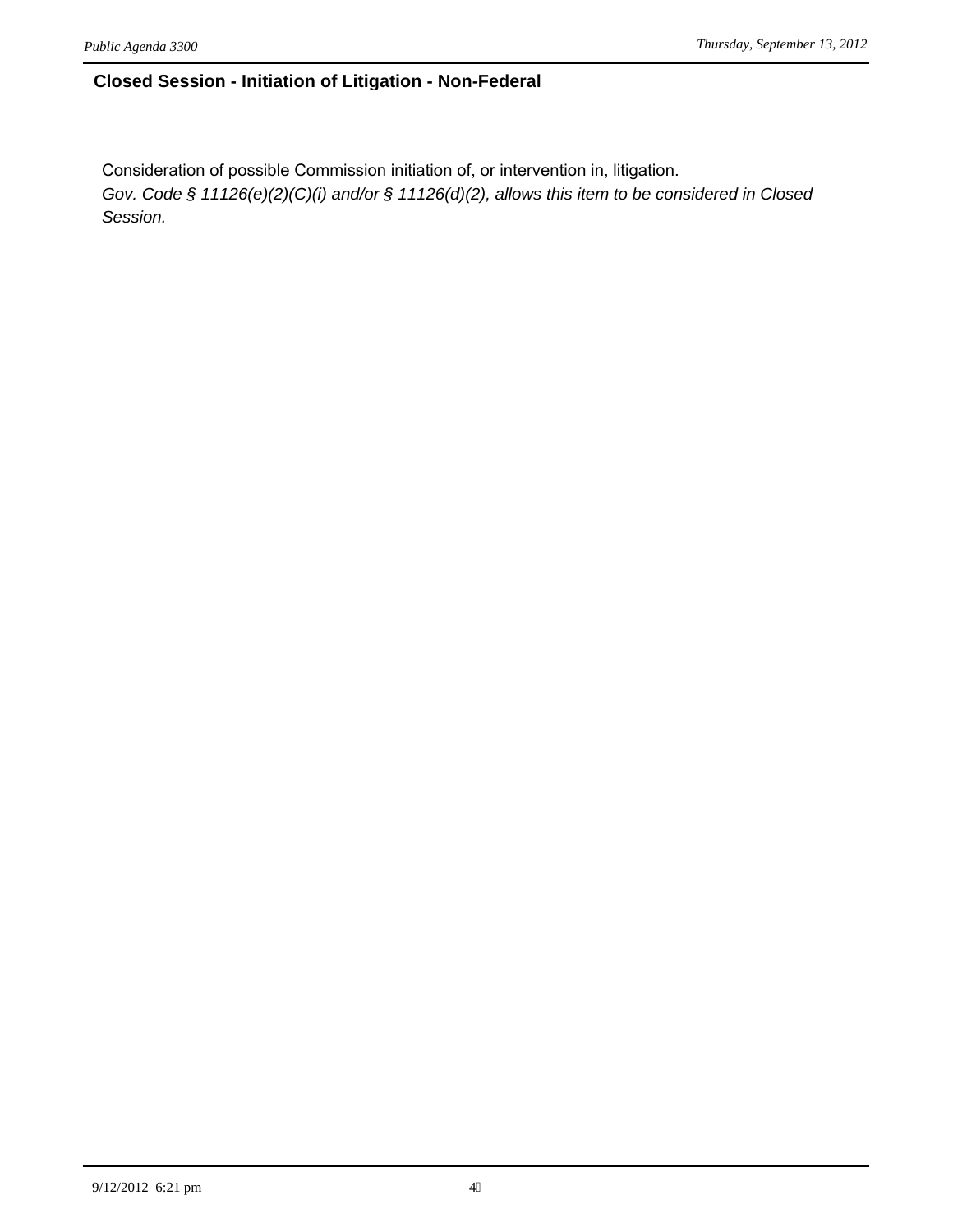## **Closed Session - Threatened Litigation - Non-Federal**

Significant exposure to litigation

*Gov. Code § 11126(e)(2)(B), allows this item to be considered in Closed Session*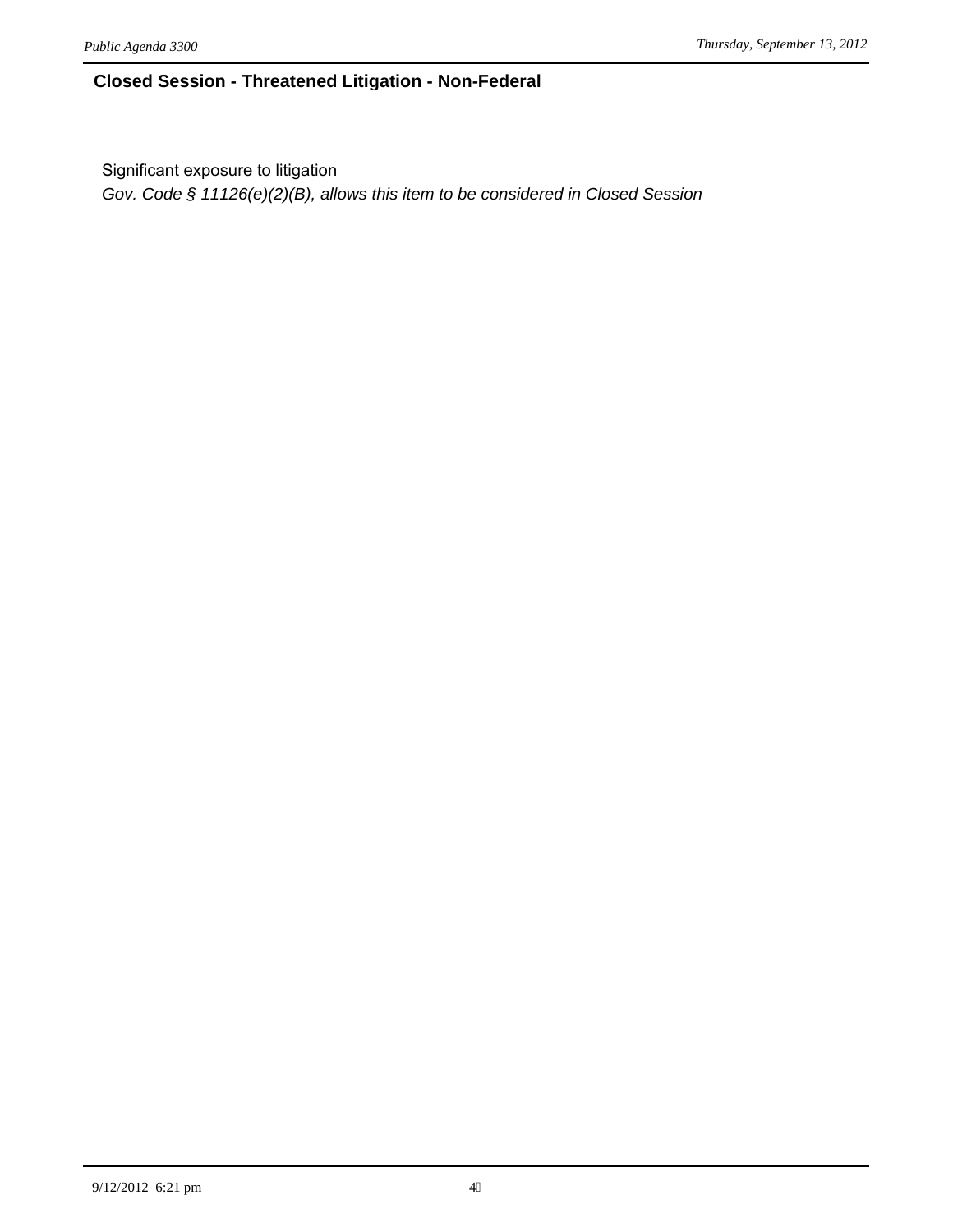# **Closed Session - Existing Litigation - Non-Federal**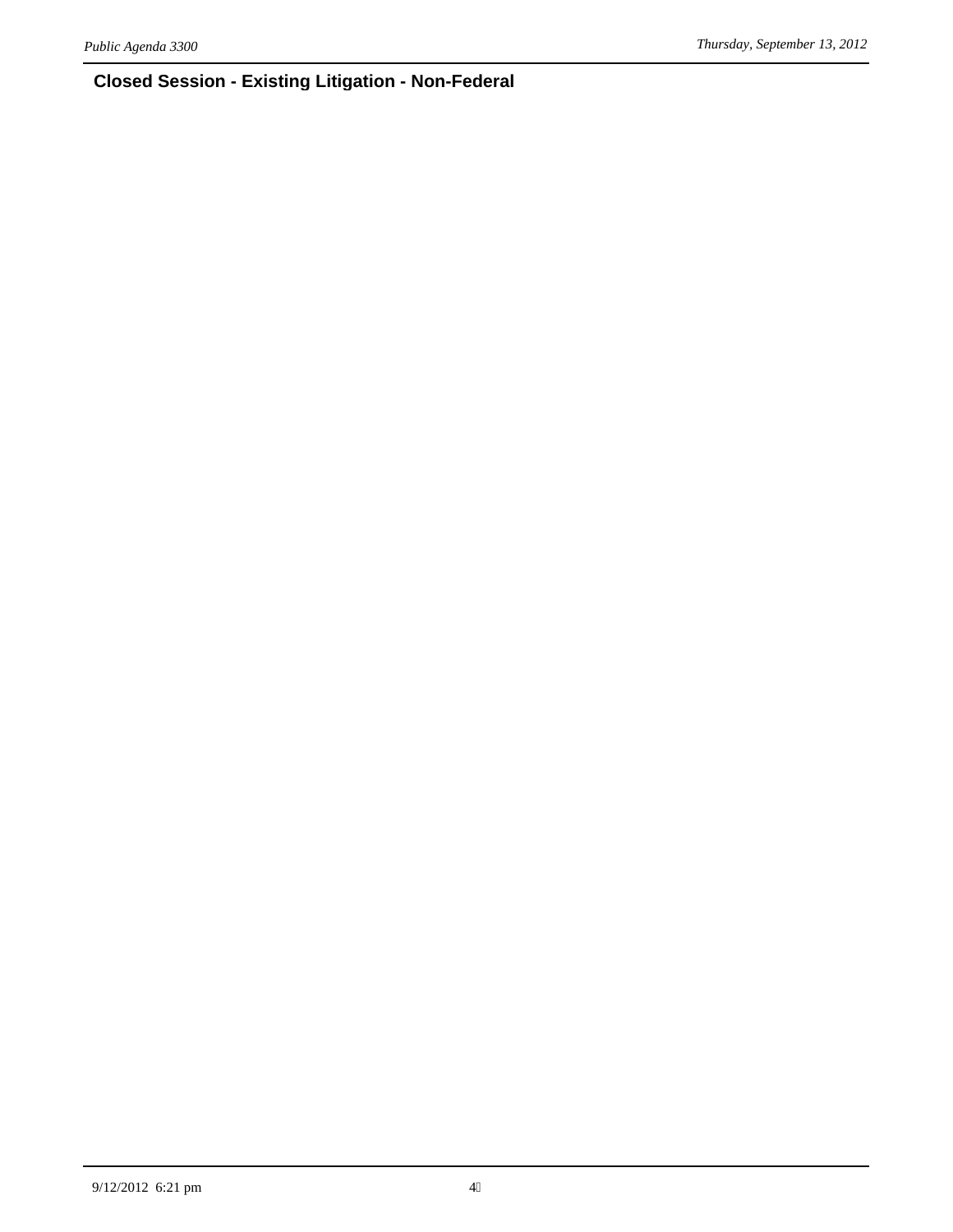## **Closed Session - Threatened Litigation - Federal**

Significant exposure to litigation in federal agency or court proceedings. *Gov. Code § 11126(e)(2)(B), allows this item to be considered in Closed Session*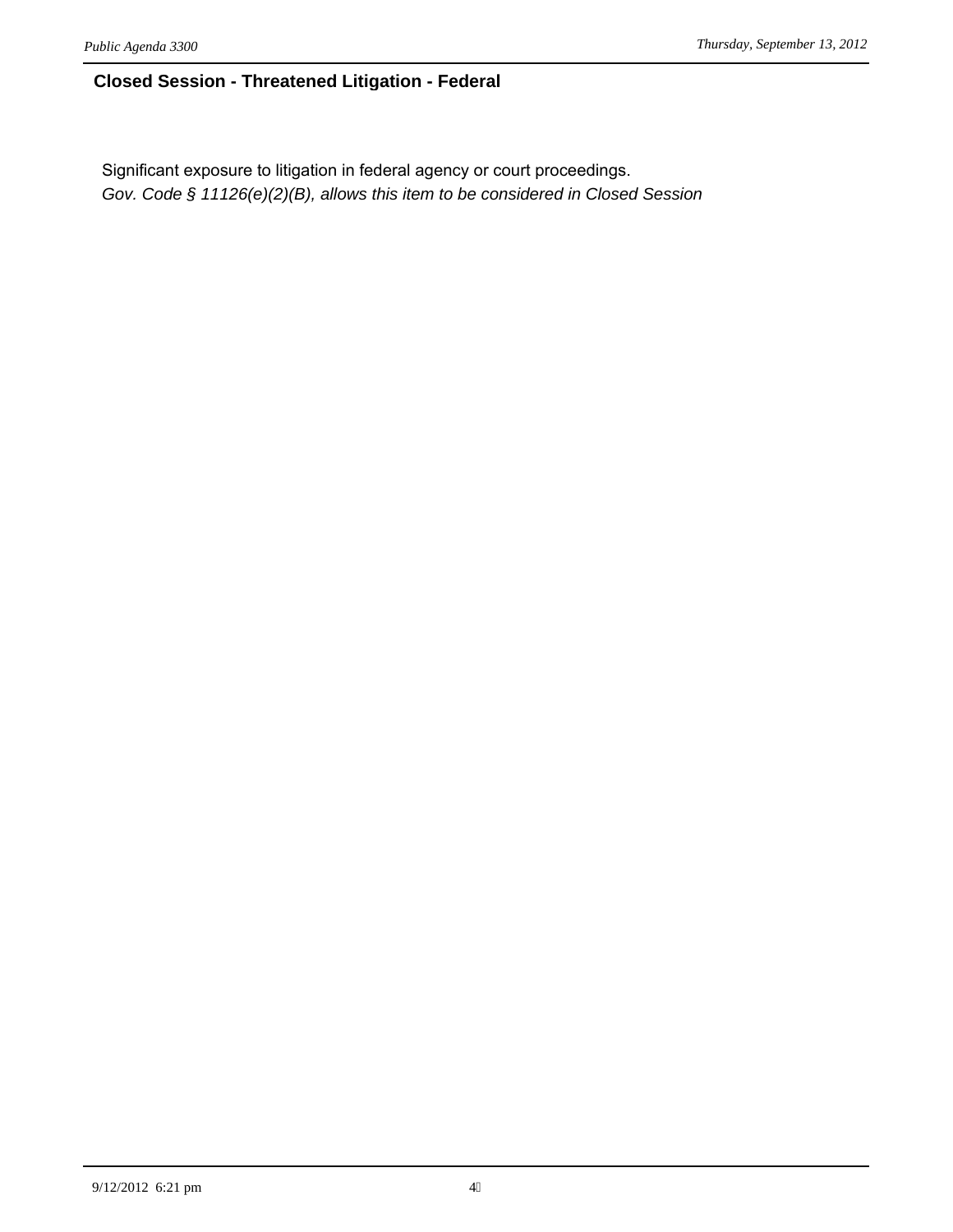## **Closed Session - Initiation of Litigation - Federal**

Consideration of possible Commission initiation of, or intervention in, federal agency or court proceedings.

*Gov. Code § 11126(e)(2)(C)(i), allows this item to be considered in Closed Session.*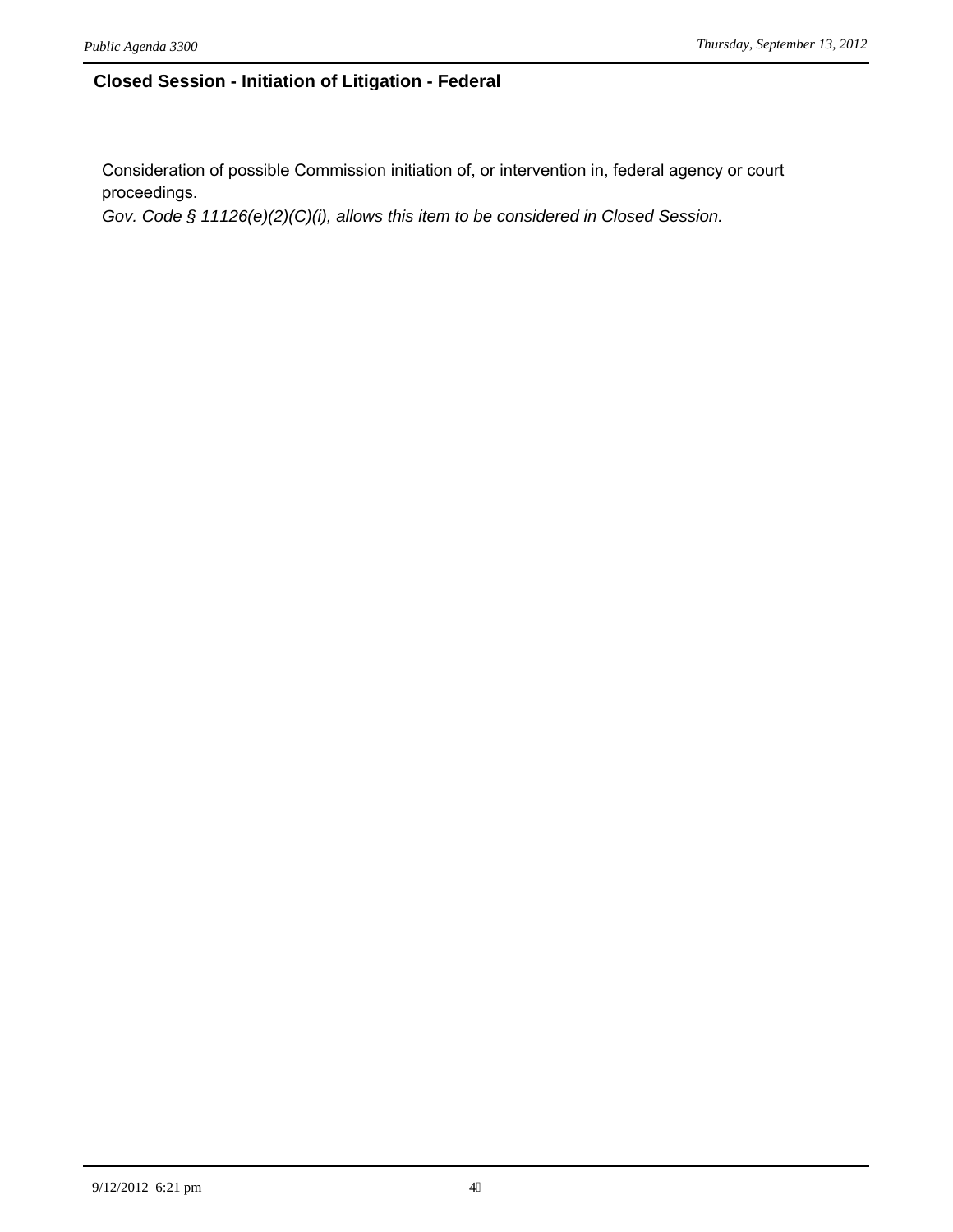# **Closed Session - Federal**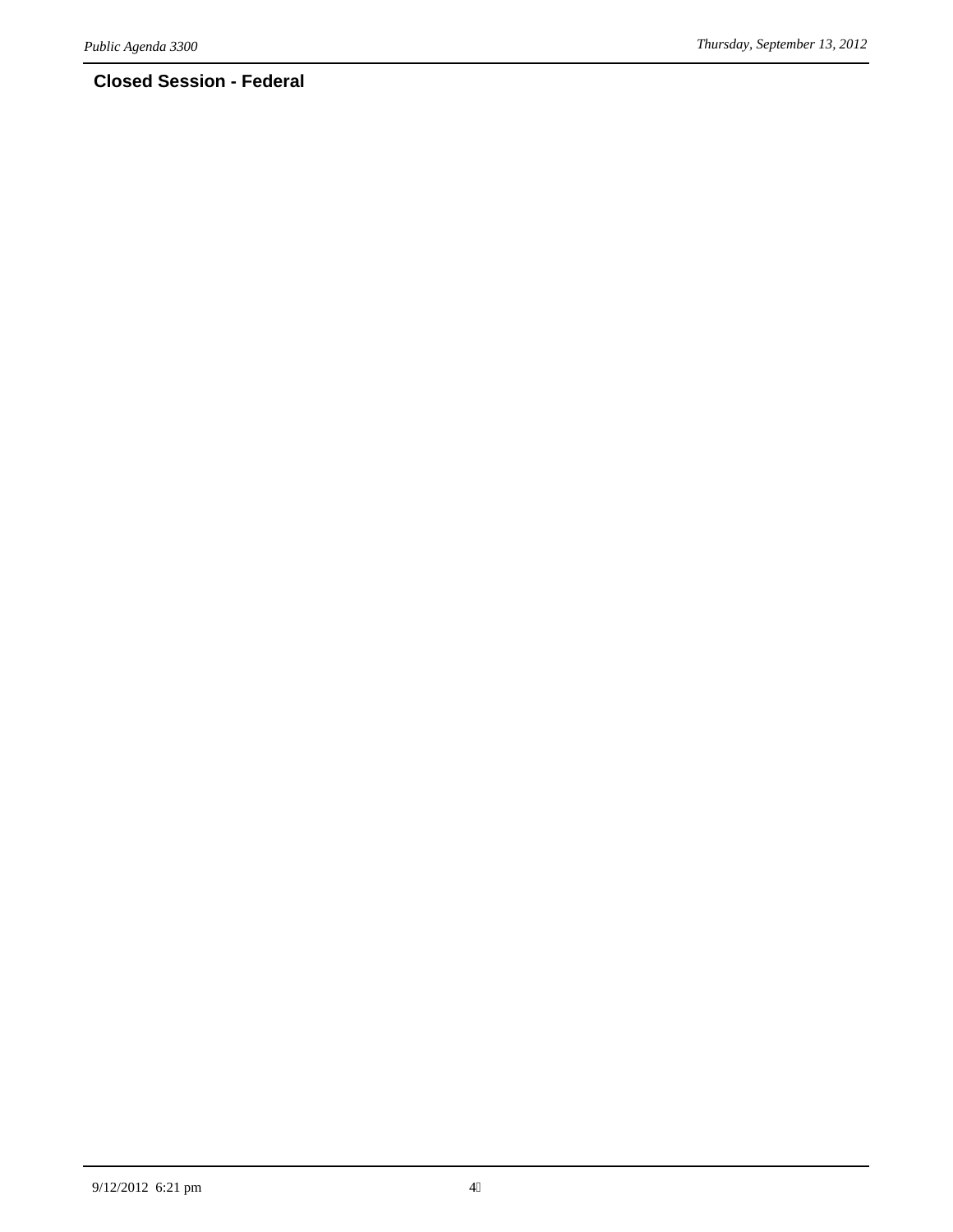## **Closed Session - FERC Docket No. EL00-95-000, et al.**

Conference with Legal Counsel - Existing Litigation; San Diego Gas & Electric Co., FERC Docket No. EL00-95, Investigation of Practices of the California Independent System Operator and the California Power Exchange, FERC Docket EL00-98, and related dockets, CPUC v. FERC, Ninth Circuit Nos. 01-71051, et al., and 01-71934, et al., and related dockets.

*Gov. Code § 11126(e)(2)(A), allows this item to be considered in Closed Session.*